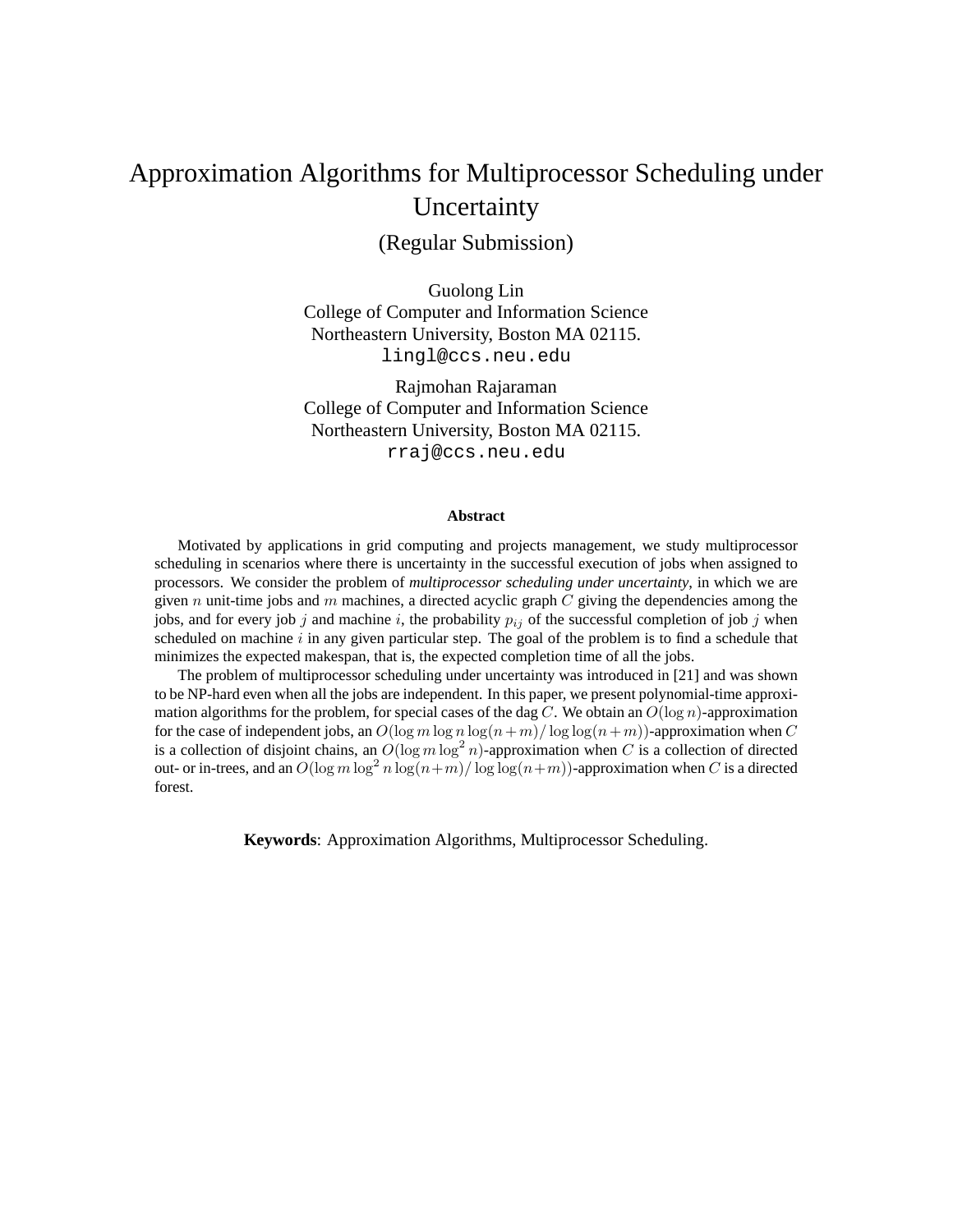# **1 Introduction**

We study the problem of multiprocessor scheduling under uncertainty, which was introduced in [21] to study scenarios where there is uncertainty in the successful completion of a job when assigned to a server. One motivating application is in grid computing, where a large collection of computers, often geographically distributed,cooperate to solve complex computational tasks. To make better use of the distributed computers, a task is usually divided into smaller pieces (or jobs) and handed to different computers. For many applications, there could be non-trivial dependencies among these jobs. Due to the possible physical failures, or simply the distributed nature of the computing environment, a machine may not successfully execute the assigned job on time. In this scenario, a natural goal is to determine a schedule of assigning the given jobs to the computers so that the expected completion time of the task is minimized.

A similar example, also discussed in [21], arises while managing a large project in an organization. The project may be broken down into small jobs with dependencies among them, i.e., a job may be executed only after the successful completion of another set of jobs. A group of workers are assigned to this project. Due to practical reasons and different skills, a worker may not be able to finish an assigned job successfully on time. To decrease the chance of the potential delay of some key jobs, the project manager could (and would want to) assign several workers to these jobs at the same time. Based on past experiences and the workers' skill levels, the project manager can estimate the successful probability of any particular worker finishing any particular job. The challenge for the manager is to work out a strategy (or schedule) of assigning the workers to the jobs so that the *expected* completion time of the whole project is as small as possible.

Motivated by the examples above, we study the problem of *multiprocessor scheduling under uncertainty*, henceforth referred to as SUU. We have a set of m machines, a set of n unit-time jobs, and a directed acyclic graph representing precedence constraints on the order of the execution of the jobs. We are also given, for every job j and machine i, the probability  $p_{ij}$  of the successful completion of job j when scheduled on machine  $i$  in any given particular step. To compensate for this uncertainty, multiple machines can be assigned to one job at the same time. We focus on the problem of computing a schedule to minimize the expected makespan, which is the expected time to complete all the jobs.

#### **1.1 Our results**

The multiprocessor scheduling problem SUU is shown to be NP-hard in [21] even when all jobs are independent. In this paper, we present approximation algorithms for SUU, for several special classes of dependency graphs.

• We first consider the case when all the jobs are independent and present an  $O(\log n)$ -approximation algorithm for the problem (§3).

A crucial component of our approach to the independent jobs case is the formulation of a sub-problem in which we aim to maximize the sum of success probabilities for the jobs. A similar strategy, refined to handle job dependencies, allows us to attack the more general case where the jobs are not independent.

- When the precedence constraints on the jobs form a collection of disjoint chains, we obtain an  $O(\log m \log n \frac{\log(n+m)}{\log\log(n+m)})$  $\frac{\log(n+m)}{\log\log(n+m)}$ ) approximation algorithm (§4.1). Our results rely on solving a (relaxed) linear program and rounding the fractional solution using results from network flow theory.
- Using the algorithm for disjoint chains and the chain decomposition techniques of [17], we obtain  $O(\log m \log^2 n)$  and  $O(\log m \log^2 n \frac{\log(n+m)}{\log \log(n+m)}$  $\frac{\log(n+m)}{\log\log(n+m)}$ ) approximations for a collection of in- or out-trees and directed forests, respectively  $(\S4.2)$ .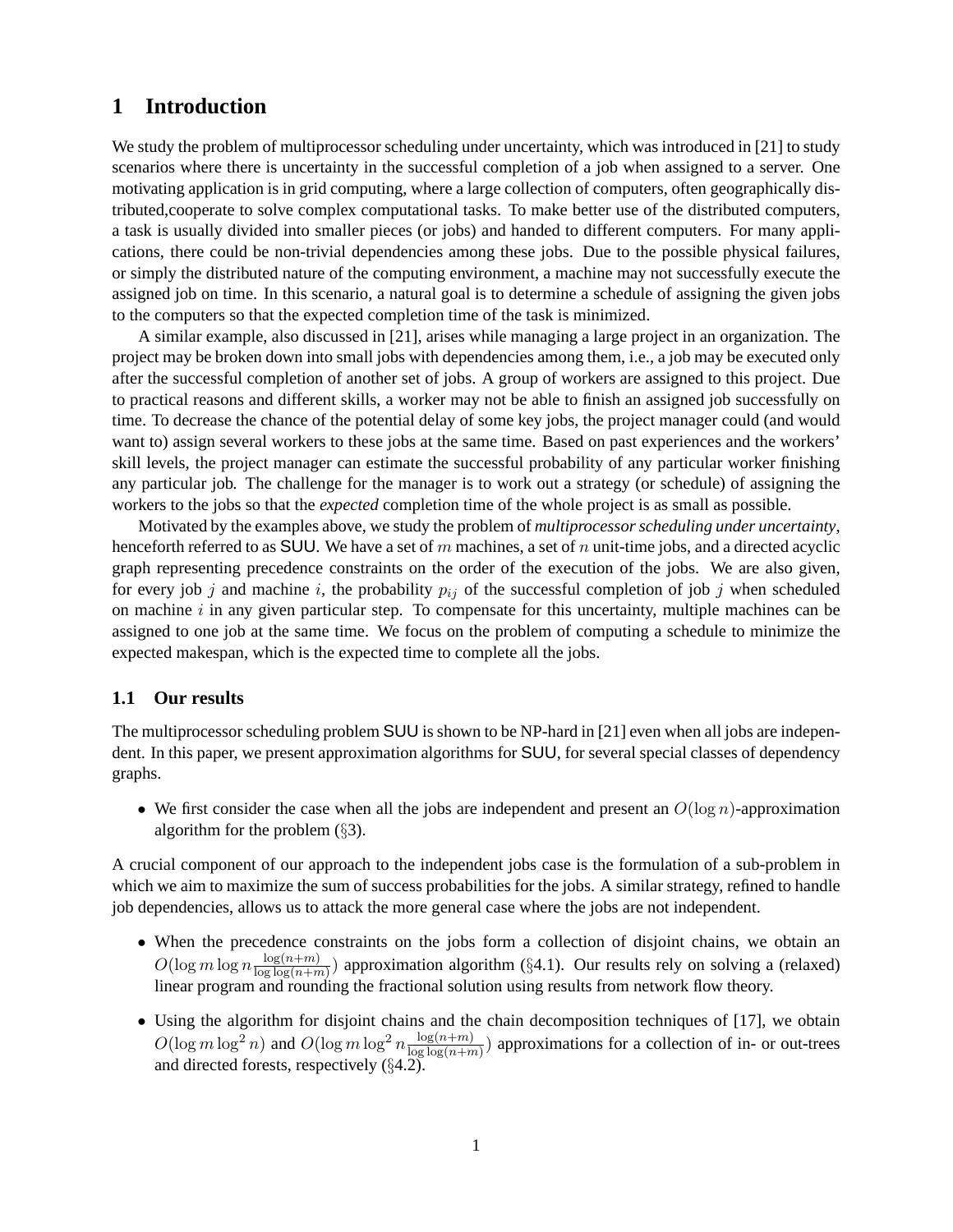The schedules computed by the algorithms for disjoint chains, trees, and directed forests, are all oblivious in the sense that they specify in advance the assignment of machines to jobs in each time step, independent of the set of unfinished jobs at that step. Oblivious schedules are formally defined in §2, where we also present useful definitions and important properties of schedules that are used in our main results.

To the best of our knowledge, our results are the first approximation algorithms for multiprocessor scheduling under uncertainty problems. Due to space constraints, we have omitted many of the proofs; they may be found in the appendices A through C.

#### **1.2 Related work**

The problem studied in our work was first defined in the recent work by Malewicz [21], largely motivated by the application of scheduling complex dags in grid computing [9]. Malewicz characterizes the complexity of the problem in terms of the number of the machines and the *width* of the dependency graph, which is defined as the maximum number of independent jobs. He shows that when the number of machines and the width are both constants, the optimal regimen can be computed in polynomial time using dynamic programming. However, if either parameter is unbounded, the problem is NP-hard. Also, the problem can not be approximated within a factor of  $5/4$  unless P=NP. Our work extends that of Malewicz by studying the approximability of the problem when neither the width of the dag nor the number of machines is bounded.

The uncertainty of the scheduling problem we study comes from the possible failure by a machine assigned to a job, as modeled by the  $p_{ij}$ 's. There have been different models of uncertainty in the scheduling literature. Most notable is the model where each task has a duration of random length and may require different amount of resources. For related work, see [7, 6, 14, 29, 16, 11].

Scheduling in general has a rich history and a vast literature. There are many variants of scheduling problems, depending on various factors. For example: Are the machines related? Is the execution preemptive? Are there precedence constraints on the execution of the jobs? Are there release dates associated with the jobs? What is the objective function: makespan, weighted completion time, weighted flow time, etc.? See [13] for a survey and [12, 20, 28, 19, 4, 17] for representative work.

Two particular variants of scheduling closely related to our work is job shop scheduling [27] and the scheduling of unrelated machines under precendence constraints. In the job shop scheduling problem, we are given  $m$  machines and  $n$  jobs, each job consisting of a sequence of operations. Each operation must be processed on a specified machine. A job is executed by processing its operations according to the associated sequence. At most one job can be scheduled on any machine at any time. The goal of the job shop scheduling problem is to find a schedule of the jobs on the machines that minimizes the maximum completion time. This problem is strongly NP-hard and widely studied [10, 18, 1]. Also extensively studied is the the problem of preemptively scheduling jobs with precedence constraints on unrelated parallel machines [19, 27, 17], the processing time of a job depends on the machine to which it is assigned. One common characteristic of this problem and SUU is that in each problem, the capability of a machine i to complete a job j may vary with both  $i$  and  $j$ . However, while the unrelated parallel machines problem models this nonuniformity using deterministic processing times that vary with i and j, in SUU the jobs are all unit-size but may fail to complete with probabilities that vary with i and j. Owing to the uncertainty in the completion of jobs, SUU schedules appear to be more difficult to specify and analyze. One other technical difference is that in SUU we allow multiple machines to be assigned to the same job at the same time, for the purpose of raising the probability of successfully completing the job. The unrelated parallel machines problem is typically solved by a reduction to instances of the job shop scheduling problem. Some of our SUU algorithms also include similar reductions.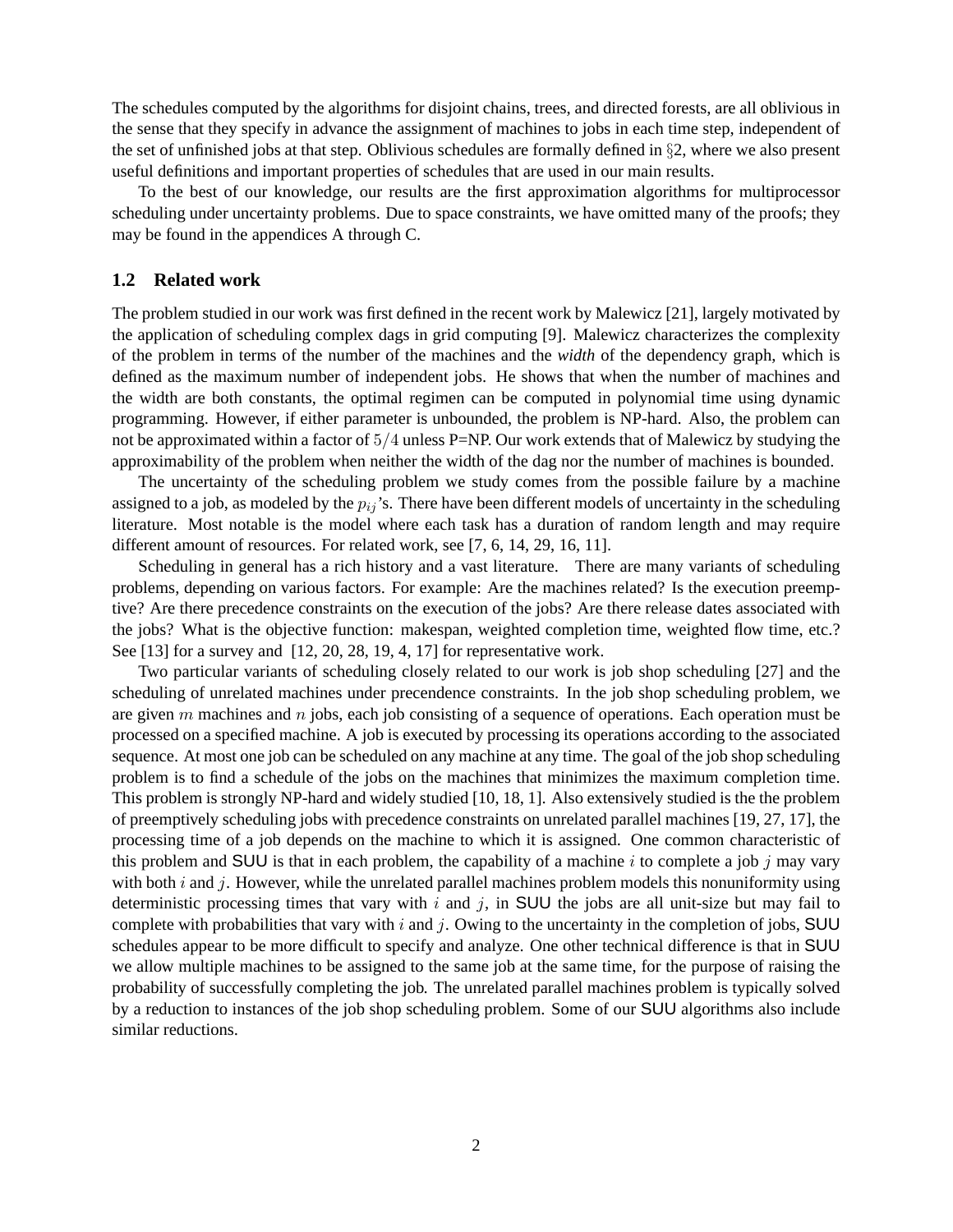### **2 Schedules, success probabilities, and mass**

In this section, we present formal definitions of a schedule  $(\S 2.1)$ , introduce the notion of the mass of a job and prove a key technical theorem about the accumulation of mass of a job within the expected makespan of a given schedule (§ 2.2).

### **2.1 Schedules**

In SUU, we are given a set J of n unit-step jobs, and a set M of m machines. There are precedence constraints among the jobs, which form a directed acyclic graph (dag) C. A job j is *eligible* for execution at step t if all the jobs preceding j according to the precedence constraints have been successfully completed before t. For every job j and machine i, we are also given  $p_{ij}$ , which is the probability that job j when scheduled on a machine i will be successfully completed, *independent* of the outcome of any other execution. Multiple machines can be assigned to the same job at the same step. Without loss of generality, we assume that for each j, there exists a machine i such that  $p_{ij} > 0$ .

**Definition 2.1.** *A* schedule  $\Sigma$  *of* length  $T \in \mathbb{Z}^+ \cup \{\infty\}$  *is a collection of functions*  $\{f_{S,t} : M \to J \cup \{\perp$  $\{ | S \subseteq J, 1 \le t < T + 1 \}$ . An **execution** of the schedule  $\Sigma$  means that, at the start of each step t, if S is the *set of unfinished jobs: machine i is assigned to job*  $f_{S,t}(i)$  *if*  $f_{S,t}(i)$  *is eligible and belongs to* S; otherwise, i *is idle for that step.*

Our formal definition of a schedule specifies assignment functions  $f_{S,t}$  for infinite t. This is because there is a positive probability for a job j to be not completed yet by any given step if  $\forall i, p_{ij} < 1$ . For the purposes of optimizing expected makespan, however, we can restrict our attention to a restricted class of schedules.

**Definition 2.2 ([21]).** A **regimen**  $\Sigma_g$  *is a schedule in which*  $f_{S,t_1}(\cdot) = f_{S,t_2}(\cdot)$  *for any*  $S \subseteq J$  *and*  $t_1 \neq t_2$ *.* In other words, the assignment functions  $f_{S,t}$ 's depend only on the unfinished job set  $S$ . Thus, we can specify  $\Sigma_q$  *by a complete collection of functions*  $\{f_S : M \to S \cup \{\perp\} \mid S \subseteq J\}.$ 

We denote the minimum expected makespan for a given SUU instance by  $T^{OPT}$ , which is finite because for any job j, there exists a machine i, such that  $p_{ij} > 0$ . It is not hard to see that there exists an optimal schedule which is a regimen because at any step  $t$ , one can determine an optimal assignment function, which only depends on the subset of unfinished jobs at step  $t$  and is independent of the past execution history or the value  $t$ . While a naive specification of an arbitrary regimen uses  $2<sup>n</sup>$  different assignment functions, certain regimens can specified succinctly, for instance, by a polynomial-length function that takes  $S$  as input and returns fs. In this paper, we also consider a different restricted class of schedules, called *oblivious schedule*.

**Definition 2.3.** An **oblivious schedule** *is a schedule in which every assignment function*  $f_{S,t}$  *is independent* of S, i.e., for all  $t, S, S', f_{S,t}(\cdot) = f_{S',t}(\cdot)$ . Hence, the assignment functions at any step t can be specified by a single function, which we denote by  $f_t$ .

Oblivious schedules are appealing for two reasons. First, at any step  $t$ , only one assignment function is needed, regardless of the actual unfinished job set  $S$  occurring at step  $t$ . Recall that there could be many different such  $S$  at a given t because of the execution uncertainty. The second benefit is more technical: oblivious schedules allow us to address the *uncertainty* in the SUU problem by solving related *deterministic* optimization problems.

#### **2.2 Success probabilities and mass**

When a subset of machines  $S \subseteq M$  is assigned to j in any time step, the probability that j is successfully completed is  $1 - \prod_{i \in S} (1 - p_{ij})$ . For ease of approximation, the following Proposition is useful to us.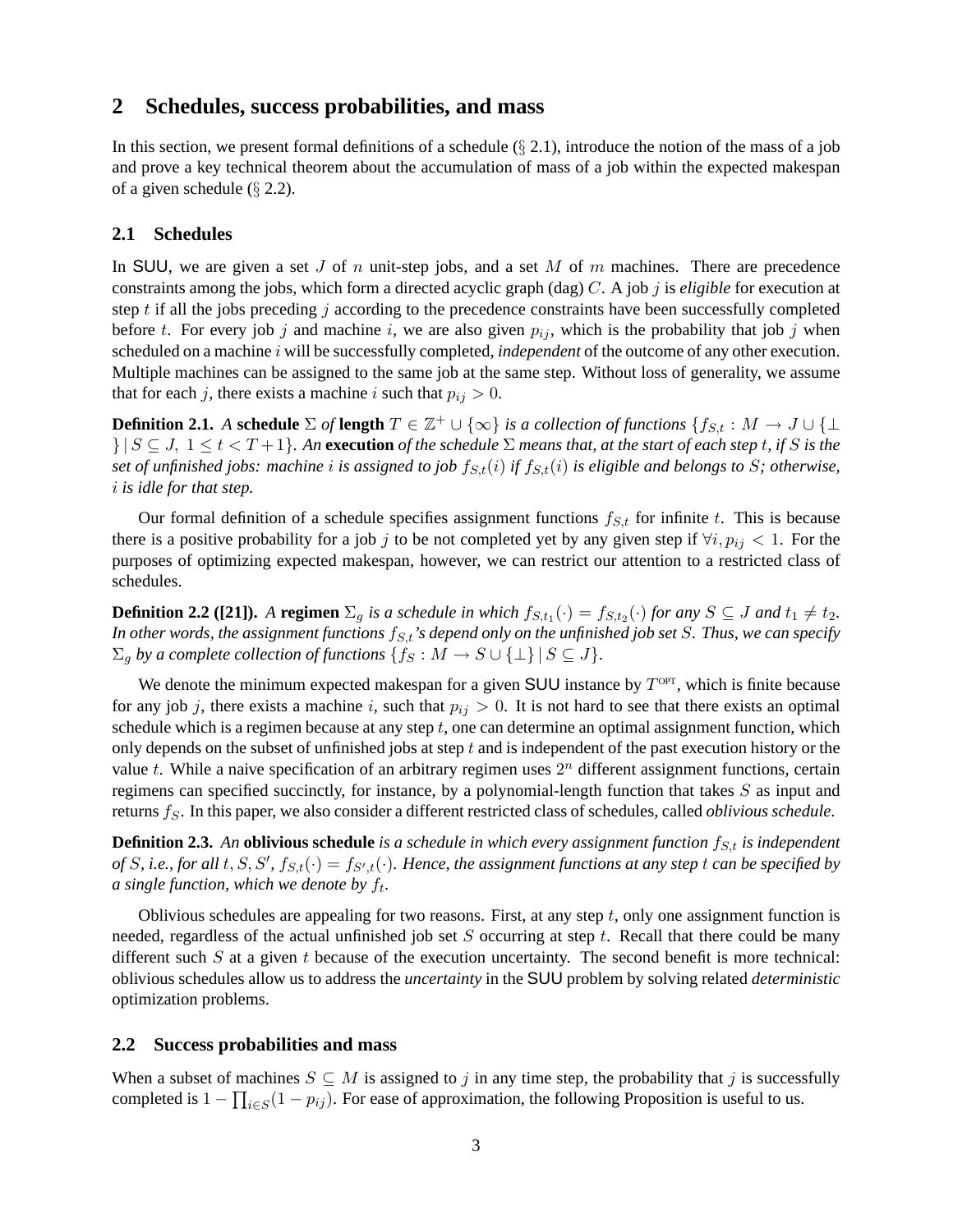**Proposition 2.1.** *Given*  $x_1, \dots, x_k \in [0, 1]$ ,  $1 - (1 - x_1) \cdots (1 - x_k) \le x_1 + \cdots + x_k$ *. Furthermore, if*  $x_1 + \cdots + x_k \leq 1$ , then  $1 - (1 - x_1) \cdots (1 - x_k) \geq e^{-1}(x_1 + \cdots + x_k)$ .  $\Box$ 

Proposition 2.1 suggests that we can approximate the success probability with a convenient linear form.

**Definition 2.4.** *For any schedule* Σ*, we define the* **mass** *of a job* j *at the end of step* t *to be the sum, over*  $all$  *time*  $t' \in [1, t]$  *and over every machine* i *to which* j *is assigned at time*  $t'$ , *of*  $p_{ij}$ . *Thus, for an arbitrary schedule, the mass of a job j at time t is a random variable. For an oblivious schedule*  $\Sigma_o$ *, the mass of j at the end of any step* t *is simply*

$$
\min\{\sum_{1\leq \tau\leq t}\sum_{i:f_{\tau}(i)=j}p_{ij},1\},\
$$

*where*  $f_{\tau}(\cdot)$  *is the assignment function of*  $\Sigma_o$  *at step*  $\tau$ *. We say that j* accumulates *that mass by step t.* 

The following theorem is crucial for our approach to the scheduling problem. We emphasize that it holds for an arbitrary SUU instance. It is used in the proofs of Theorem 3.1 and Lemma 4.2.

**Theorem 2.2.** *Let* Σ *be a schedule for an* SUU *instance, whose expected makespan is* T*. For any job* j*, in an execution of*  $\Sigma$  *for* 2T *steps, with probability at least*  $1/4$ *, j accumulates a mass of at least*  $1/4$ *.* 

*Proof.* Let A be the event that j is finished within step 2T. Let  $S_t$  be the random variable denoting the collection of machines assigned to job j at step t and  $P(S_t) = \sum_{i \in S_t} p_{ij}$ . Let B be the event that  $\sum_{1 \leq t \leq 2T} P(S_t) \leq 1/4$ . What we want to prove is  $Pr(B^c) \geq 1/4$ . Observe that  $Pr(A)$  equals  $Pr(A \cap \overline{B}) + Pr(A \cap B^c)$ , which is at most  $Pr(A \cap B) + Pr(B^c)$ .

We estimate the value of  $Pr(A \cap B)$  below. Observe that all possible executions of  $\Sigma$  on the jobs form an infinite rooted tree, in which each node represents an intermediate state during an execution (see Figure 1 for an illustration). Each node has an associated set of jobs, representing the unfinished jobs at that state. For a node N, let  $Jobs(N)$  be its associated set of unfinished jobs. Note that  $Jobs(R)$  for the root node R at level 0 consists of the entire set of jobs. The nodes at level k denote the states after k steps. From each node N at level k to each node Q at level  $k + 1$ , we can compute the corresponding transition probability according to the assignment function  $f_{\text{Jobs}(N),k+1}$ .

**Lemma 2.3.** *Consider a tree node* N *at level* k, where  $j \in Jobs(N)$ *. For*  $1 \le t \le k$ *, let*  $S_t$  *be the machine* set assigned to  $j$  during step  $t$  along the path leading to  $N$  from  $R$ . Assume that  $\sum_{1\leq t\leq k}P(S_t)\leq c$ , where  $c \leq 1$ . And let  $P(j, N)$  be the probability that j will be finished by level (step) 2T following a tree path *through* N and  $\sum_{1 \leq t \leq 2T} P(S_t) \leq c$ . Then  $P(j, N) \leq c - \sum_{1 \leq t \leq k} P(S_t)$ .

*Proof of Lemma:* We prove the lemma by backward induction on the level number k. Consider the base case: N's level is  $2T - 1$ . We only need to execute the schedule for one more step. Let  $S_{2T}$  be the set of machines assigned to j during step 2T. If  $P(S_{2T}) > c - \sum_{1 \le t \le 2T-1} P(S_t)$ , then  $P(j, N) = 0$ . Otherwise, the probability that j is finished within this step is at most  $P(S_{2T})$ . In either case, the claim is true.

We now assume that the claim is true for any level  $k \leq 2T - 1$ , our aim is to prove that the claim is also true for level  $k-1$ . Consider a tree node N at level  $k-1$ . Let  $S_k$  be the set of machines assigned to j during step k according to assignment function  $f_{\text{Jobs}(N),k}$ . A child node of N at level k either does not contain j (j is finished at step k) or contains j (j is not finished at step k). Let the probabilities of the two cases be  $P_1$ and  $1 - P_1$ , respectively. Denote all the children nodes where j is still unfinished as L.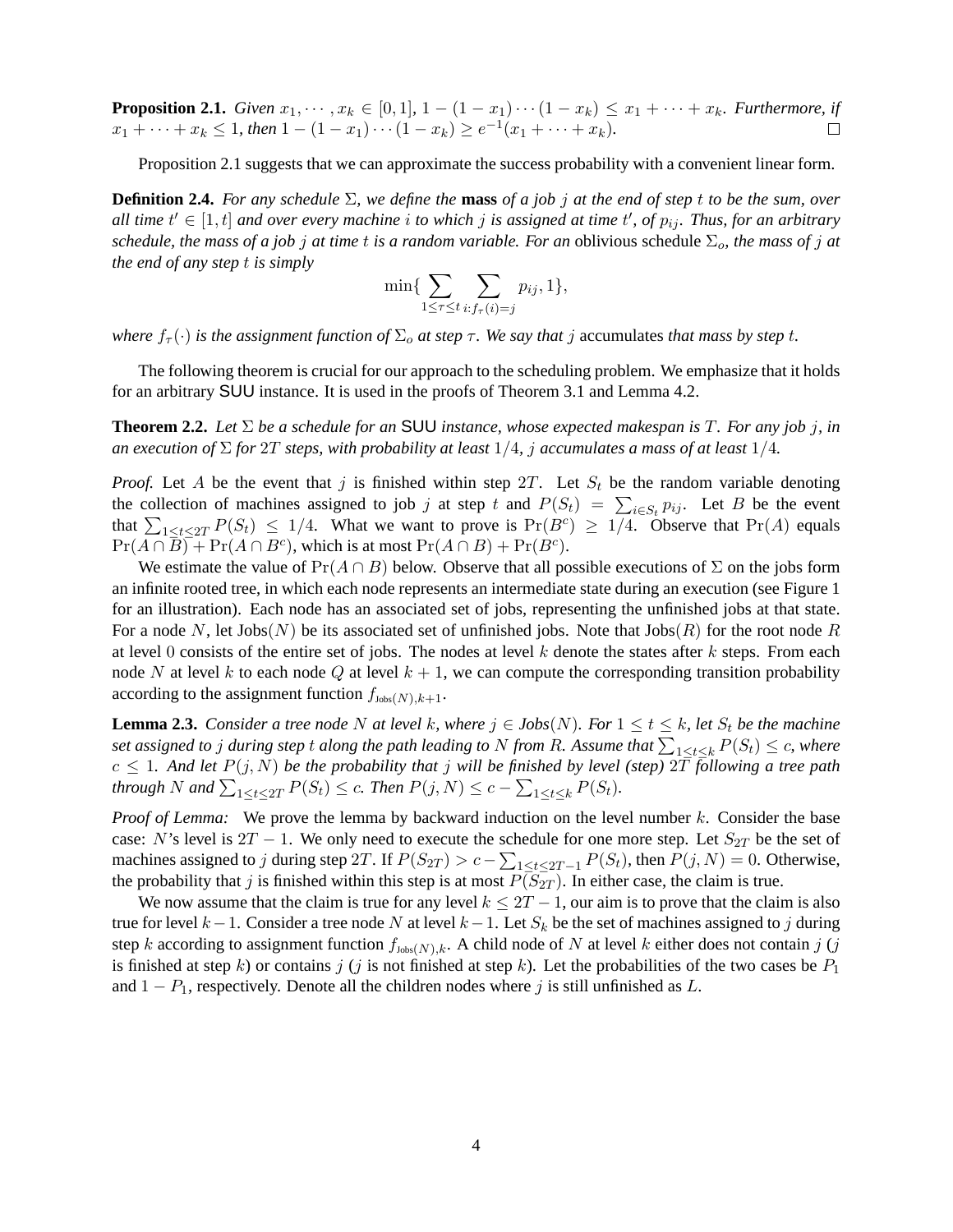

*A Markov chain for a regimen. An infinite execution tree for a schedule.*

Figure 1: An illustration of the schedule. For simplicity purpose, we only use 3 jobs. Each node represents an intermediate state, with its associated set of unfinished jobs appearing inside. The number close to an edge represents its transition probability. The left graph is a Markov chain representation of a regimen. The right graph is a rooted tree representation of the execution of a schedule. To avoid cluttering, we only show the complete transitions for nodes  ${1, 2}$  and  ${1}$  at step 2.

If 
$$
P(S_k) > c - \sum_{1 \le t \le k-1} P(S_t)
$$
, then  $P(j, N) = 0$ , which is  $\le c - \sum_{1 \le t \le m-1} P(S_t)$ . Otherwise,  
\n
$$
P(j, N) = P_1 + \sum_{Q \in L} P(j, Q)
$$
\n
$$
\le P_1 + \sum_{Q \in L} (c - \sum_{1 \le t \le k} P(S_t))
$$
\n
$$
= P_1 + (1 - P_1)(c - \sum_{1 \le t \le k} P(S_t))
$$
\n
$$
\le P_1 + (c - \sum_{1 \le t \le k} P(S_t))
$$
\n
$$
\le c - \sum_{1 \le t \le k-1} \Pr(S_t),
$$

where the second inequality follows from the induction hypothesis and the last inequality follows from the fact that  $P_1 \leq P(S_k)$ . This proves the induction step and hence the Lemma.  $\Box$ 

By invoking the lemma with  $c = 1/4$ , we obtain  $Pr(A \cap B) = P(j, R) \le c = 1/4$ . Hence  $Pr(A) \le$  $1/4 + \Pr(B^c)$ . And by Markov's inequality,  $\Pr(A) \ge 1/2$ . We conclude that  $\Pr(B^c) \ge 1/4$ , completing the proof.  $\Box$ 

# **3 Independent jobs**

In this section, we study a special case of the scheduling problem, where the jobs are independent. We refer to this problem as SUU-I. To compute a solution to SUU-I, we first establish that there exists an oblivious schedule in which the total mass accumulated by the jobs in  $O(T^{OPT})$  steps is  $\Omega(n)$ . To find such a schedule, we formulate a subproblem for maximizing the total sum of masses and then give polynomial-time algorithms to compute an  $O(\log n)$ -approximate schedule and an  $O(\log^2 n)$ -approximate oblivious schedule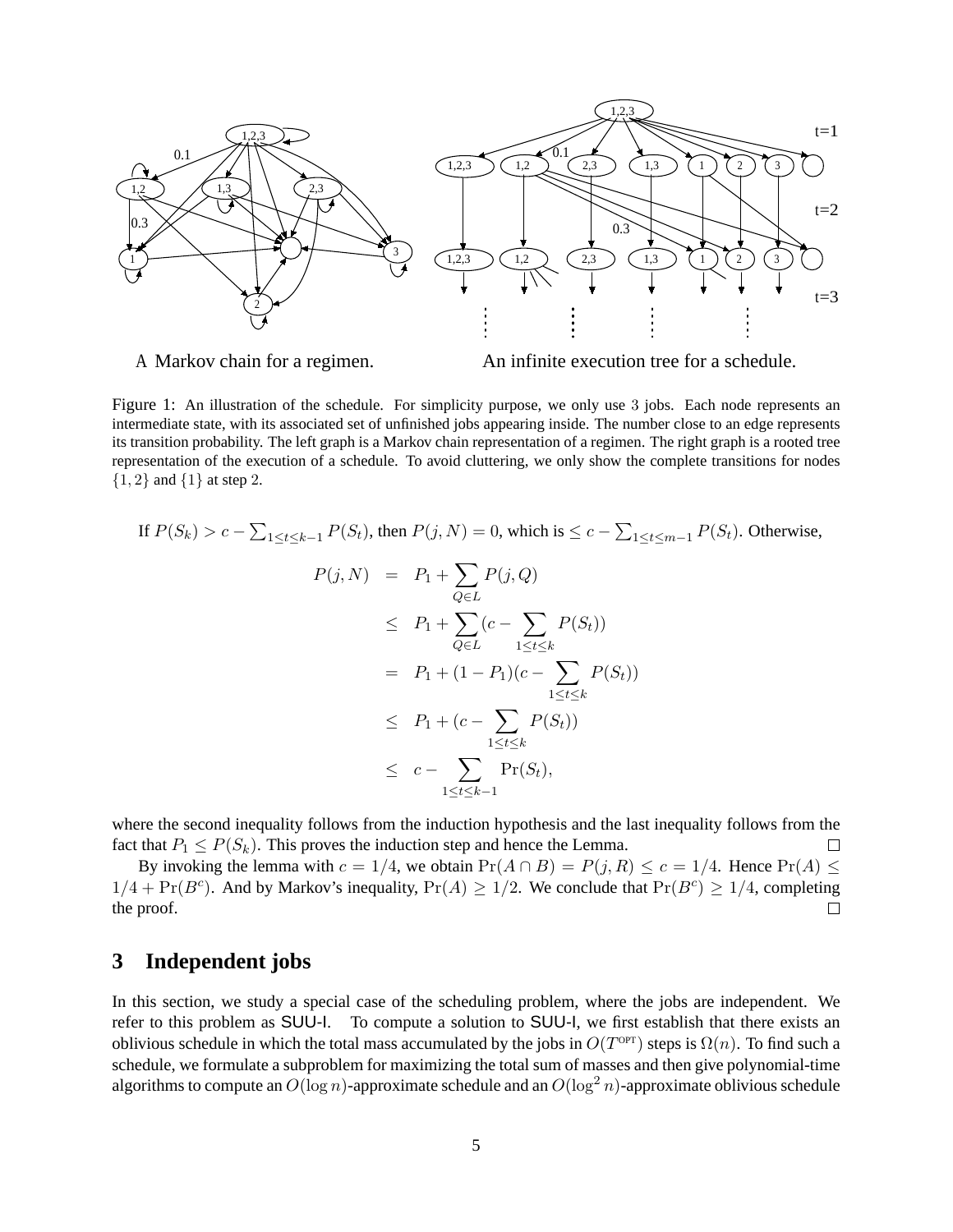| <b>Algorithm MSM-ALG</b>                                                            | <b>Algorithm SUU-I-ALG</b>                                     |
|-------------------------------------------------------------------------------------|----------------------------------------------------------------|
| <b>INPUT:</b> Jobs J, machines $M$ , $p_{ij}$ 's.                                   | <b>INPUT:</b> Jobs <i>J</i> , machines <i>M</i> , $p_{ij}$ 's. |
| • Set $f(i)$ to nil, $i \in M$ .                                                    | • Let $S_t$ denote the set of unfinished jobs at the start     |
| • For each $p_{ij}$ in nonincreasing order: If $f(i)$ is nil                        | of step $t$                                                    |
| and $\sum_{x:f(x)=i} p_{x,j} + p_{ij} \leq 1$ , assign <i>i</i> to <i>j</i> , i.e., | • In each step $t$ , schedule according to the assignment      |
| $f(i) \leftarrow j.$                                                                | determined by MSM-ALG applied to $S_t$ and all ma-             |
| • For every unused machine i, $f(i) \leftarrow \perp$ ; output f.                   | chines.                                                        |

Figure 2: An approximation algorithm for scheduling independent jobs.

for SUU-I. For oblivious schedules, we improve the approximation factor to  $O(\log n \cdot \log(\min\{n, m\}))$ when we study the more general case with chain-like precedence constraints in §4.1.

**Theorem 3.1.** If there exists a schedule  $\Sigma$  for SUU-I with expected makespan T, then there exists an obliv*ious schedule of length* 2T*, in which the total mass accumulated by all jobs is at least* n/16*.*

*Proof.* Consider an execution E of  $\Sigma$  for 2T steps. This execution yields naturally an oblivious schedule  $\Sigma_E$ of length 2T, whose assignment functions  $f_t(\cdot)$ 's are defined as follows:  $f_t(i) = j$  if machine i is assigned to job j at step t in E. Note that due to execution uncertainty, E, and hence  $\Sigma_E$  are both *random variables*. By Theorem 2.2, for any job j, with probability at least  $1/4$ , j accumulates a mass of at least  $1/4$  by step 2T in  $\Sigma_E$ . Thus, the expected mass of j at step 2T in  $\Sigma_E$  is at least 1/16. This implies that the expected total mass of all the jobs at step  $2T$  in  $\Sigma_E$  is at least  $n/16$ . Therefore, there exists an oblivious schedule in which the total mass of the jobs at step 2T is at least  $n/16$ .  $\Box$ 

#### **3.1 An** O(log n)**-approximate schedule for** SUU-I

Motivated by Theorem 3.1, we formulate subproblem MaxSumMass for maximizing the sum of masses. In MaxSumMass, we are given a set J of n independent, unit-step jobs, a set M of m machines, and the probabilities  $p_{ij}$ , and the goal is to find an assignment  $f : M \to J \cup \{\perp\}$  for a single step that maximizes the sum of masses over the jobs in the step. In Figure 2, we present a  $1/3$ -approximation algorithm MSM-ALG for MaxSumMass (which can be shown to be NP-hard), and our approximation algorithm for SUU-I, which simply executes, in every step, MSM-ALG on the unfinished jobs.

**Theorem 3.2.** MSM-ALG *computes a* 1/3*-approximate solution to Problem* MaxSumMass*.*  $\Box$ 

**Theorem 3.3.** *Algorithm* SUU-I-ALG *is an* O(log n)*-approximation algorithm for* SUU-I*.*

*Proof.* Let  $S_t$  denote the set of unfinished jobs at the start of step t. Then, by Theorem 3.1, there exists an oblivious schedule of length  $2T^{\rm OPT}$  starting from step  $t$ , in which total mass of all jobs in  $S_t$  is at least  $|S_t|/16$ . By averaging over the  $2T^{OPT}$  time steps of this schedule, there exists an assignment of jobs to machines in step t such that the total mass of the jobs in  $S_t$  in step t is at least  $|S_t|/(32T^{\text{OPT}})$ . By Theorem 3.2, in step t of SUU-I-ALG, the total mass of the jobs accumulated in step t is at least  $|S_t|/(96T^{\text{OPT}})$ . By Proposition 2.1, it follows that the expected number of jobs that complete in step t is at least  $|S_t|/(96eT^{\text{OPT}})$ .

We thus have a sequence of random variables  $S_t$  which satisfy the property  $E[|S_{t+1}| |S_t] = |S_t|(1 - \epsilon)$  $1/(96eT<sup>OPT</sup>)$ . By straightforward Chernoff bound arguments [3, 15], we obtain that with high probability,  $S_t$  is empty within  $O(T^{\text{OPT}} \log n)$  steps.  $\Box$ 

The schedule computed by SUU-I-ALG is adaptive in the sense that the assignment function for each step is dependent on the set of unfinished jobs at the start of the step. Using an extension of MSM-ALG,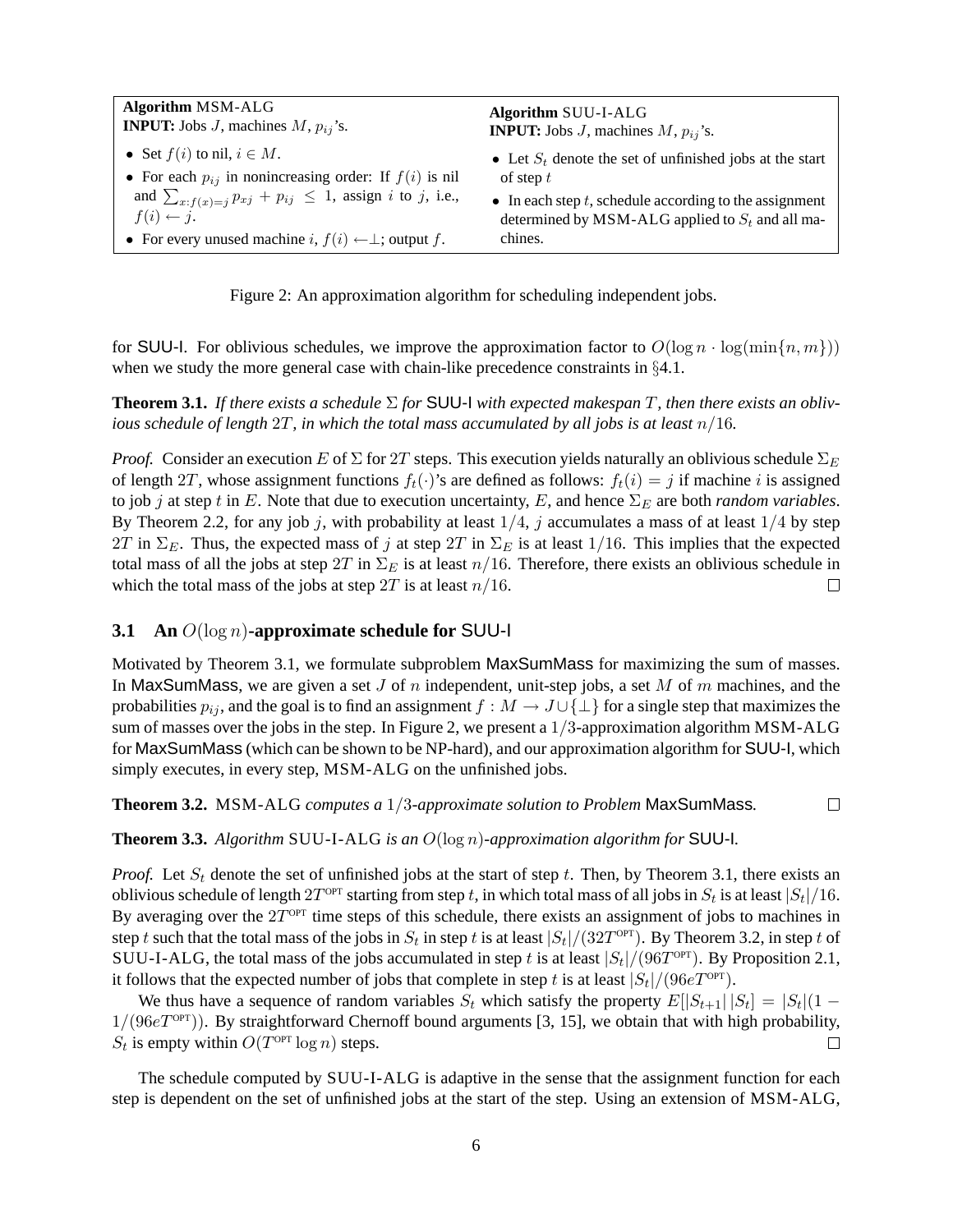we also give a polynomial-time combinatorial algorithm to compute an *oblivious* schedule with expected makespan within an  $O(\log^2 n)$  of the optimal. Due to space constraints, we refer the reader to the appendix for details. In §4.1, we improve this bound further to  $O(\log n \cdot \log(\min\{n, m\}))$  using an LP-based algorithm.

### **4 Jobs with precedence constraints**

In this section, we study SUU when there are non-trivial precedence constraints on the jobs. We first present in §4.1 a polylogarithmic approximation algorithm for the case when the constraints form disjoint *chains*, and then extend the results in §4.2 to the more general case when the constraints form directed forests. All of the schedules we compute are oblivious.

#### **4.1 Disjoint chains**

We consider SUU in the special case where the dependency graph  $C$  for the jobs is a collection of disjoint chains  $C = \{C_1, \dots, C_l\}$ . We refer to this problem as SUU-C. If job  $j_1$  precedes  $j_2$  according to the constraints, we write  $j_1 \prec j_2$ .

At a high level, our approach to solve SUU-C is to first compute an oblivious schedule of near-optimal length in which every job has a constant probability of successful completion, then *replicate* this schedule sufficiently many times to conclude that all the jobs are finished with high probability within a desired makespan bound. We first consider the problem of accumulating a constant success probability for each job. As in the independent jobs case, we will use the notion of mass instead of the actual probability. However, we need to take into account the dependencies among the jobs. Therefore, we formulate the following problem AccuMass-C: Given the input for SUU-C, compute an oblivious schedule with minimum length T, subject to two conditions: (i) Every job j accumulates a mass of at least  $1/2$  within T; (ii) If  $j_1 \prec j_2$ ,  $j_1$  must already accumulate mass  $1/2$  before any machine can be assigned to  $j_2$ . Condition (ii) captures the intuition that if  $j_1$  has a low probability of successful completion before step t, then the probability that  $j_2$ is eligible for execution at step t would be small; so it does not make much sense to assign machines to  $j_2$ prior to  $t$  in the oblivious schedule.

The following is a relaxed linear program (LP1) for AccuMass-C. Let  $x_{ij}$  denote the number of steps during which machine i are assigned to j. Let  $d_i$  be the number of steps during which there is some machine assigned to  $j$ .

$$
\begin{array}{llll}\n\textbf{(LP1)} & \min & t \\
\text{s.t.} & \sum_{i \in M} p_{ij} x_{ij} \geq 1/2 \quad \forall j \in J\n\end{array} \tag{1}
$$

$$
\sum_{j \in J} x_{ij} \leq t \quad \forall i \in M \tag{2}
$$

$$
\sum_{j \in C_k} d_j \leq t \quad C_k \in C \tag{3}
$$

$$
0 \le x_{ij} \le d_j \quad \forall i, j \tag{4}
$$

$$
d_j \geq 1 \quad \forall j \tag{5}
$$

Some comments on (LP1) are in order. Equation 1 enforces Condition (i). Equation 2 bounds the *load* on every machine, which we define below. Equation 3 bounds the time length on each chain constraint. Finally Equation 4 ensures that each job accumulates its mass during the  $d_i$  steps when there is some machine assigned to it. Let  $T^*$  be the optimal value for (LP1) above.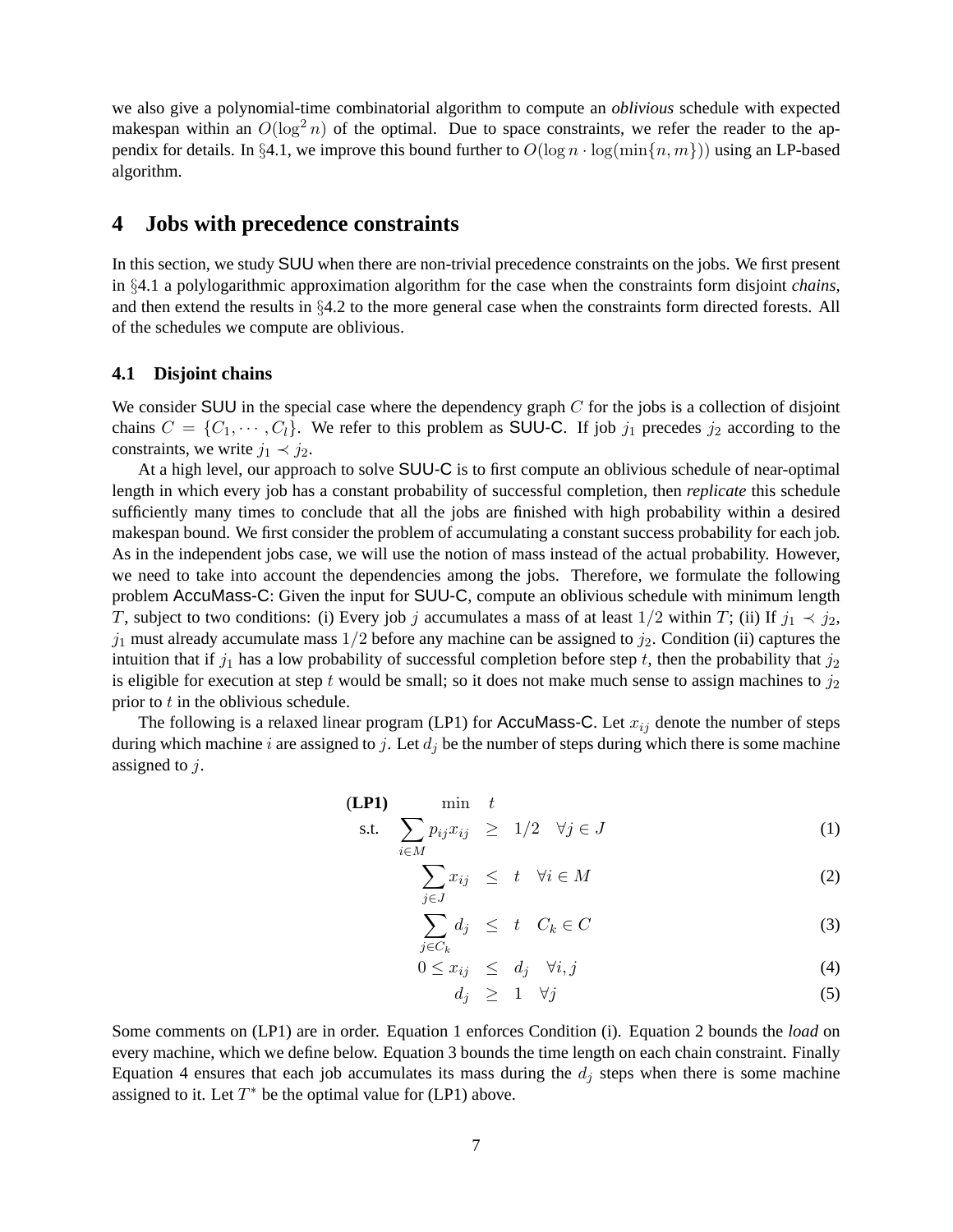Note that in (LP1) we do not have any condition to prevent two different jobs from two precedence chains to be scheduled on the same machine at the same step. We use the term *pseudo-schedule* to capture such "schedules", in which different jobs from different precedence chains may be scheduled to the same machine simultaneously.

**Definition 4.1.** *A* **pseudo-schedule** *of* **length**  $T \in \mathbb{Z}^+ \cup \infty$  *is a collection of assignment functions,*  $\{f_t:$  $M \to 2^J | 1 \le t < T + 1$ *}*.

Hence, an assignment function of a pseudo-schedule may map a machine to a set of jobs. In this sense, a pseudo-schedule may not be feasible; we address this issue later when describe how to transform a pseudoschedule to an appropriate oblivious schedule. An oblivious schedule is a pseudo-schedule in which the value of  $f_t$  is a single element.

**Definition 4.2.** *Given a pseudo-schedule*  $\Sigma_g$  *of (finite) length* T,  $\{f_t: M \to 2^J \mid 1 \leq t < T + 1\}$ , the **load of a machine** i *is defined as the total number of times that a job is scheduled on* i *in* Σg*. Formally, the load of machine i* is  $\sum_{1 \leq t < T+1} |f_t(i)|$ . The load *of*  $\Sigma_g$  *is defined as the maximum load of any machine.* 

We remark that a pseudo-schedule of length  $T$  may have a load greater than  $T$ .

**Theorem 4.1.** *Within polynomial time one can round an optimal feasible solution to (LP1), and obtain a pseudo-schedule for Problem* AccuMass-C *whose length and load are both* O(log m)T ∗ *.*

*Proof.* Obviously (LP1) is feasible because one can assign machines to each job for a finite steps so that the job can accumulate a mass of 1/2. Let  $\{x_{i_j}, d_j, t\}$  be one *optimal* solution to (LP1). (Note that t is equal to T ∗ .) Our efforts mainly concern the rounding procedure, i.e., obtaining a feasible *integral* solution from the fractional solution without blowing up  $t$  too much. We then describe how to get a pseudo-schedule from an integral solution to (LP1). We differentiate between two cases.

The first case is when  $t \ge |J| = n$ . We round each  $x_{ij}$  and  $d_j$  up by setting  $x_{ij}^* = [x_{ij}]$  and  $d_j^* = [d_j]$ . We obtain a feasible integral solution with approximation factor 2 since we have

$$
\sum_{i \in M} p_{ij} x_{ij}^* \ge 1/2 \quad \forall j \in J, \qquad \sum_{j \in J} x_{ij}^* \le t + n \le 2t \quad \forall i \in M,
$$
  

$$
\sum_{j \in C_k} d_j^* \le t + n \le 2t \quad C_k \in C, \qquad x_{ij}^* \le d_j^* \quad \forall i, j.
$$

The second case is when  $t < |J| = n$ . We make use of some results from network flow theory for our rounding in this case. Notice that although we target for a mass of  $1/2$ , any constant smaller than  $1/2$  will do as well because we can always scale every variable up to reach that target, sacrificing only a constant factor. In our presentation below, we use many such scale-up operations. (We haven't tried to optimize the constants.) For a given job j, if  $\sum_{i \in M, x_{ij} \ge 1} p_{ij} x_{ij} \ge 1/4$ , we can round these  $x_{ij}$ 's to the next larger integer. Since  $[x_{ij}] \leq 2x_{ij}$ , this only incurs a factor of 2 blow up in t. Thus, we only need to consider those jobs j such that  $\sum_{i \in M, x_{ij} \ge 1} p_{ij} x_{ij} \le 1/4$ , which implies that  $\sum_{i \in M, x_{ij} < 1} p_{ij} x_{ij} \ge 1/4$ . Observe that  $\sum_{i \in M, p_{ij} < \frac{1}{8m}, x_{ij} < 1} p_{ij} x_{ij} < 1/8$ , which implies  $\sum_{i \in M, p_{ij} \ge \frac{1}{8m}, x_{ij} < 1} p_{ij} x_{ij} \ge 1/8$ .

We bucket these  $p_{ij}$ 's into at most  $B = \lceil \log(8m) \rceil$  intervals  $\left(2^{-(k+1)}, 2^{-k}\right]$   $(k = 0, 1, \ldots)$ . For a bucket  $b: (2^{-(b+1)}, 2^{-b}]$ , if  $\sum_{p_{ij}\in \text{bucket }b} x_{ij} < 1/32$ , we remove this bucket from further consideration. Note that the sum of  $p_{ij}x_{ij}$  over all removed buckets is at most 1/16. Hence for the  $p_{ij}$ 's in the remaining buckets, we still have  $\sum_{i \in M, p_{ij} \ge \frac{1}{8m}, x_{ij} < 1} p_{ij} x_{ij} \ge 1/16$ .

For each job j, there is a bucket  $b_j$ :  $(2^{-(b_j+1)}, 2^{-b_j}]$  such that  $\sum_{p_{ij}\in \text{bucket }b_j} x_{ij} \ge \frac{2^{b_j}}{16B}$  $\frac{2^{2}j}{16B}$ . Denote the sum on the left side of the above inequality by  $D_j$ . If necessary, we scale all the  $x_{ij}$ 's (and other variables) up by a factor of 32, so that all  $D_j \geq 1$ . We then round  $D_j$  down to  $[D_j]$ . These operations only cost us a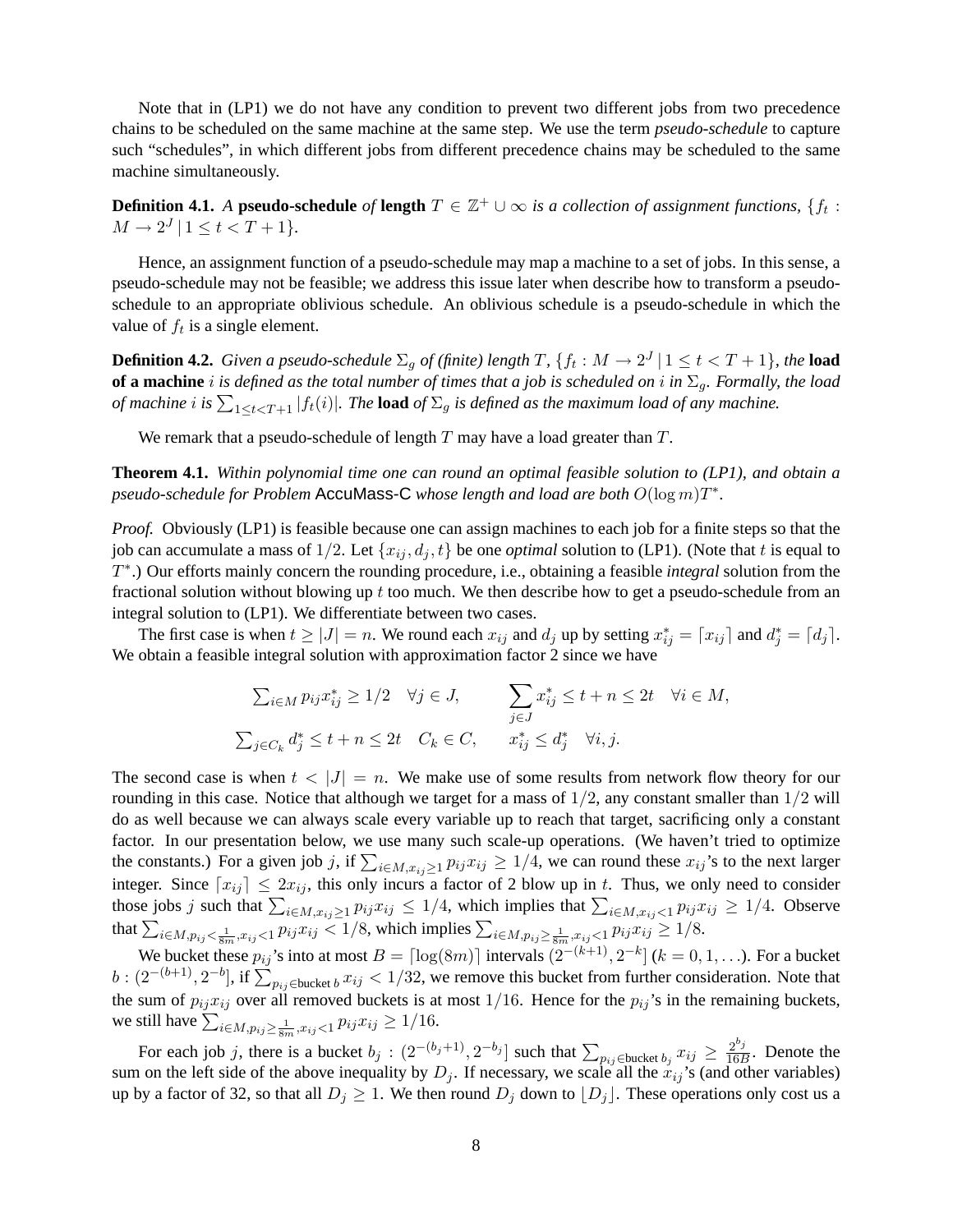constant factor in terms of approximation. Thus for the ease of the presentation below, we assume that the  $D_j$ 's are integral and let  $D = \sum_{j \in J} D_j$ .

We now construct a *network-flow* instance as follows (see Figure 3). We have one node for each job j, one node for each machine i, a source node u, and a destination node v. We add an edge  $(i, j)$  for each  $x_{ij}$  contributing to the computation of  $D_j$ 's. We orient the edge  $(i, j)$  from j to i, with edge capacity  $\lfloor d_j \rfloor$ . From each machine node i, add an edge toward v, with capacity [2t]. For each job node j, add an edge from u to j, with capacity  $D_i$ .



Figure 3: A network flow instance for the rounding of an optimal solution to (LP1)

The argument before the construction shows that a flow of demand  $D$  at  $u$  can be pushed through the network, where the  $x_{ij}$ 's specify such a feasible flow. D is actually the maximum flow of the network (consider the cut where one side consists of  $u$  alone). From Ford-Fulkerson's theorem [8, 5], we know that there exists an *integral* feasible flow when the parameters are integral, as in our instance. We take such an integral flow value on edge  $(j, i)$  as our rounded solution  $x_{ij}^*$ . Furthermore, the integral solution obtained observes the following identities.

$$
\sum_{i \in M} p_{ij} x_{ij}^* \ge \frac{1}{16 \lceil \log(8m) \rceil} \quad \forall j \in J, \qquad \sum_{j \in J} x_{ij}^* \le \lceil 2t \rceil \quad \forall i \in M
$$

$$
\sum_{j \in C_k} \lceil d_j \rceil \le \lceil 2t \rceil \quad C_k \in C, \qquad x_{ij}^* \le \lceil d_j \rceil \quad \forall i, j.
$$

Raising all the values by a factor of  $O(\log m)$ , we obtain an integral feasible solution  $\{\hat{x}_{ij}, \hat{d}_j, \hat{t}\}$ , where  $\hat{t} = O(\log m)T^*$ .

We now describe how to construct from the integral solution a pseudo-schedule  $\Sigma_s$  whose length and load are both bounded by  $\hat{t} = O(\log m)T^*$ . Consider a job j in a chain  $C_k \in C$ . Given the  $\hat{x}_{ij}$ 's, let  $L_j = \max_i \hat{x}_{ij}$ . Let  $\psi_j = \sum_{j_0: j_0 \prec j} L_{j_0}$ . We assign the machines to  $j$  within a step interval of length  $L_j$  from step  $\psi_j + 1$  to  $\psi_j + L_j$ , using each machine i  $\hat{x}_{ij}$  times. In other words, the assignment functions for chain  $C_k$  are specified as follows. For any job j and machine i, if  $\hat{x}_{ij} > 0$ ,  $f_t^k(i) = \{j\}$  for  $t \in [\psi_j + 1, \psi_j + \hat{x}_{ij}]$ . This can be done because each machine is assigned to  $j$  at most  $L_j$  times and different machines can be assigned to j at the same step. After we define the  $f_t^k(\cdot)$  for every chain  $C_k \in C$ , we define the assignment functions for  $\Sigma_s$  as

$$
f_t(i) = \cup_{k:C_k \in C} f_t^k(i) \quad \text{for } i \in M, t \in [1, \hat{t}].
$$

Recall that the range of the assignment functions for a pseudo-schedule is a set of jobs. This completes the proof of the theorem.  $\Box$ 

We now relate AccuMass-C to SUU-C. Recall that  $T^*$  is the optimal value of (LP1) we write for Problem AccuMass-C, and  $T^{OPT}$  is the expected makespan of an optimum schedule  $\Sigma$  for Problem SUU-C.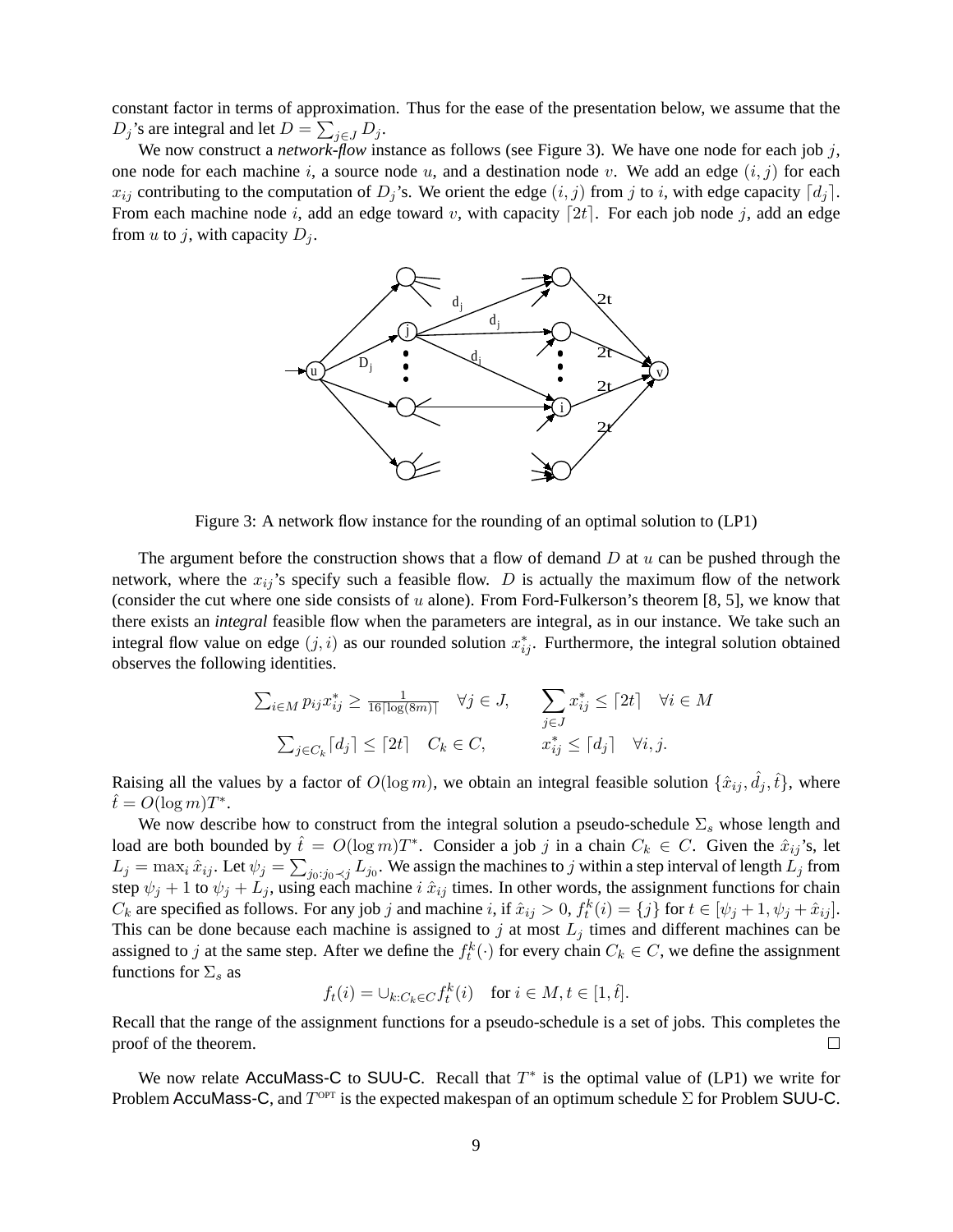We now bound the value  $T^*$  in terms of  $T^{OPT}$  in Lemma 4.2. This lemma, together with Theorem 4.1 immediately yields a pseudo-schedule that solves AccuMass-C with load and length within  $O(\log n)$  factor of  $T^{\text{OPT}}$ .

 $\Box$ 

**Lemma 4.2.**  $T^* \le 16T^{OPT}$ .

**Theorem 4.3.** A pseudo-schedule with length and load bounded by  $O(\log m) \cdot T^{OPT}$  can be computed within *polynomial time, such that: (i) Every job j accumulates at least*  $1/2$  *mass. (ii) If*  $j_1 \prec j_2$ *, j<sub>2</sub> can only begin the accumulation after*  $j_1$  *accumulates*  $1/2$  *mass.*  $\Box$ 

In the remainder of this section, we describe how to convert a pseudo-schedule obtained from Theorem 4.3 to a feasible schedule. According to Theorem 4.3, we can compute a pseudo-schedule  $\Sigma_s$  of length  $O(\log m) \cdot T^{\text{OPT}}$  in which every job accumulates a mass of at least  $1/2$ , and hence a success probability of at least  $\frac{1}{2e}$ . Moreover, if  $j_1 \prec j_2$ , no machine is assigned to  $j_2$  until  $j_1$  has accumulated  $1/2$  such mass. We now convert  $\Sigma_s$  to a (feasible) oblivious schedule  $\Sigma_o$  in two steps. We describe these two steps briefly and refer the reader to the appendix for details.

- 1. We use the elegant random delay technique of [19, 27] to delay the start step of the execution for each chain appropriately and obtain a new pseudo-schedule  $\Sigma_{s,1}$  in which the number of jobs scheduled on any machine at any step is  $O(\frac{\log(n+m)}{\log\log(n+m)})$  $\frac{\log(n+m)}{\log\log(n+m)}$ ). The randomized schedule can also be derandomized using techniques from [22, 25, 27]. We then "flatten"  $\Sigma_{s,1}$  to obtain an oblivious schedule  $\Sigma_{o,1}$ , sacrificing a factor of  $O(\frac{\log(n+m)}{\log\log(n+m)})$  $\frac{\log(n+m)}{\log\log(n+m)}$ ) in the schedule's length.
- 2. To obtain the final oblivious schedule  $\Sigma_o$ , we to take the oblivious schedule  $\Sigma_{o,1}$  from above and replicate each step's machine assignment  $O(\log n)$  times, so that all jobs will be finished with high probability.

**Theorem 4.4.** *For Problem* SUU-C*, there exists a polynomial-time algorithm to compute an oblivious* schedule schedule with expected makespan within a factor of  $O(\log m \log n \frac{\log(n+m)}{\log\log(n+m)})$  $\frac{\log(n+m)}{\log\log(n+m)}$ ) of the optimal.

For independent jobs, i.e., when the constraints  $C$  in Problem SUU-C is empty, we can prove a bound for oblivious schedules that slightly improves over the result stated at the end of §3.

**Theorem 4.5.** *For Problem* SUU-I*, there exists a polynomial-time algorithm to compute an oblivious schedule schedule with expected makespan within a factor of*  $O(\log n \cdot \log(\min\{n, m\}))$  *of the optimal.*  $\Box$ 

#### **4.2 Tree-like precedence constraints**

Our algorithm for tree-like precedence constraints uses techniques from [17], who extend the work of [27] on scheduling unrelated parallel machines with chain precedence constraints to the case where there are tree-like precedence constraints by decomposing the directed forests into  $O(\log n)$  collection of chains. To state their result, we first introduce some notations used in [17]. Given a dag  $G(V, E)$ , let  $d_{in}(u)$  and  $d_{out}(u)$ denote the in-degree and out-degree, respectively, of u in G. A *chain decomposition* of G is a partition of its vertex set into subsets  $B_1, \ldots, B_\lambda$  (called blocks) such that: (i) The subgraph induced by each block  $B_i$ is a collection of vertex-disjoint directed chains; (ii) For any  $u, v \in V$ , let  $u \in B_i$  be an ancestor of  $v \in B_j$ . Then, either  $i < j$ , or  $i = j$  and u and v belong to the same directed chain of  $B_i$ ; (iii) If  $d_{out}(u) > 1$ , then none of u's out-neighbors are in the same blocks as u. The *chain-width* of a dag is the minimum value  $\lambda$ such that there is a chain decomposition of the dag into  $\lambda$  blocks. We now state the decomposition result.

**Lemma 4.6 ([17], Lemma 1).** *Every dag whose underlying undirected graph is a forest has a chain decomposition of width*  $\gamma$ *, where*  $\gamma \leq 2(\lceil \log n \rceil + 1)$ *. The decomposition can be computed within polynomial time.*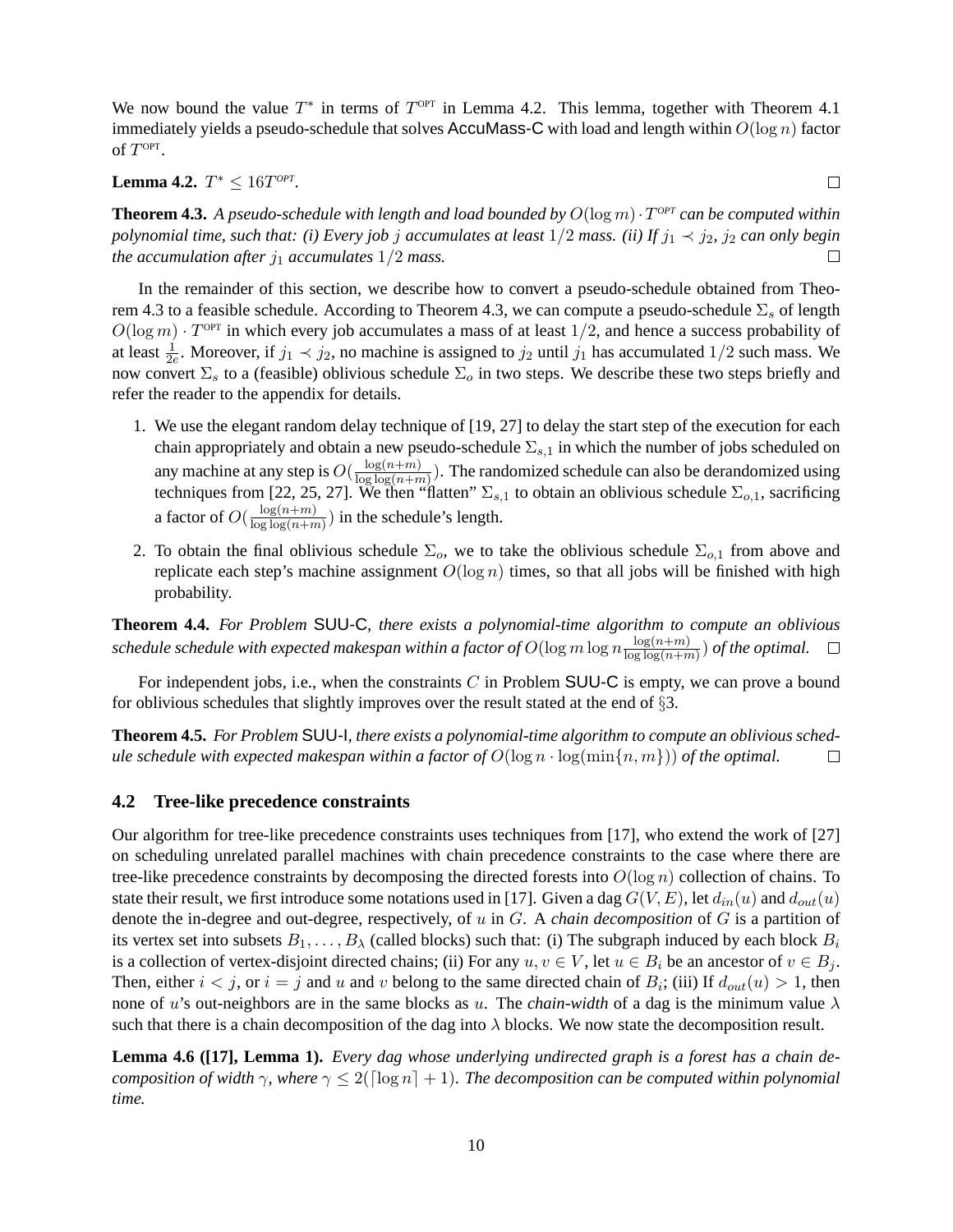Using Lemma 4.6, we simply decompose a given directed forest into at most  $\gamma = O(\log n)$  blocks, and within each block, apply our algorithm for the chain case (Theorem 4.4). Since the optimal expected makespan on any subgraph (subset of jobs) is a lower bound for that of the whole graph (whole set of jobs), this approach gives up another factor of  $\log n$ . We have thus obtained

**Theorem 4.7.** *For Problem* SUU*, if the dependency graph* C *is a directed forest, there exists a polynomialtime algorithm to compute an oblivious schedule schedule with expected makespan within a factor of*  $O(\log m \log^2 n \frac{\log(n+m)}{\log\log(n+m)})$  $\frac{\log(n+m)}{\log\log(n+m)}$  of the optimal.

When the precedence constraints form a collection of *out trees* (rooted trees with edges directed away from the root) or *in trees* (defined analogously), we can obtain an improved approximation algorithm by again following the ideas of [17]. More specifically, we decompose the out/in trees into  $O(\log n)$  blocks; then randomly delay each chain by an amount of steps chosen uniformly from  $[0, O(\Pi_{max}/\log n)]$  (this step can be derandomized in polynomial time); and prove that with high probability, at most  $O(\log n)$  jobs can be scheduled on any machine simultaneously. We defer the details to the full version.

**Theorem 4.8.** *For Problem* SUU*, if the dependency graph* C *is a collection of out/in trees, there exists a polynomial-time algorithm to compute an oblivious schedule schedule with expected makespan within a factor of*  $O(\log m \log^2 n)$  *of the optimal.* 

# **5 Open problems**

In this paper, we have presented polylogarithmic approximation algorithms for the problem of multiprocessor scheduling under uncertainty, for special classes of dependency graphs. We believe that our bounds are not tight; in particular, we conjecture that a more careful analysis will improve the approximation ratios by an  $O(\log n)$  factor in each case. It will also be interesting to obtain approximations for more general classes of dependencies, and to consider online versions of our scheduling problem.

### **References**

- [1] D. Applegate and B. Cook. A computational study of the job-shop scheduling problem. *ORSA Journal of Computing*, 3(2):149–156, 1991.
- [2] D. Bertsimas and J. Tsitsiklis. *Introduction to Linear Optimization*. Athena Scientific, 1997.
- [3] H. Chernoff. A measure of the asymptotic efficiency for tests of a hypothesis based on the sum of observations. *Annals of Mathematical Statistics*, 23:493–509, 1952.
- [4] F. Chudak and D. Shmoys. Approximation algorithms for precedence-constrained scheduling problems on parallel machines that run at different speeds. *ALGORITHMS: Journal of Algorithms*, 30, 1999.
- [5] T. H. Cormen, C. E. Leiserson, R. L. Rivest, and C. Stein. *Introduction to Algorithms*. MIT Press and McGraw-Hill Book Company, Cambridge, MA, second edition, 2001.
- [6] A. Fernandez, R. Armacost, and J. Pet-Edwards. A model for the resource constrained project scheduling problem with stochastic task durations. In *7th Industrial Engineering Research Conference Proceedings*, 1998.
- [7] A. Fernandez, R. Armacost, and J. Pet-Edwards. Understanding simulation solutions to resource constrained project scheduling problems with stochastic task durations. *Engineering Management Journal*, 10(4):5–13, 1998.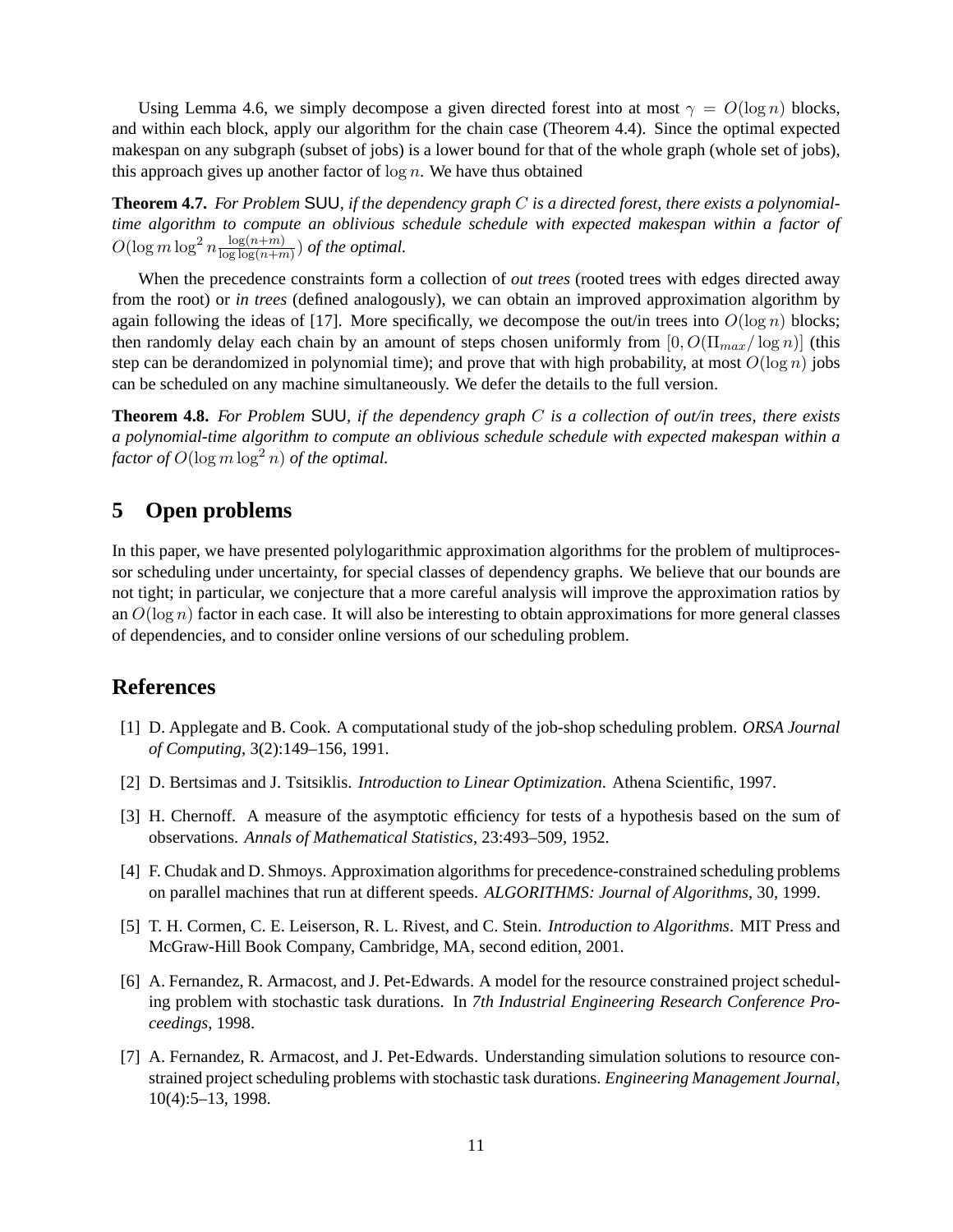- [8] L. R. Ford, Jr. and D. R. Fulkerson. *Flows in Networks*. Princeton University Press, Princeton, 1962.
- [9] I. Foster and C. Kesselman, editors. *The Grid: Blueprint for a New Computing Infrastructure*. Morgan Kaufmann, San Francisco, CA, 2nd edition, 2004.
- [10] M. R. Garey and D. S. Johnson. *Computers and Intractability: A guide to the theory of NPcompleteness*. W. H. Freeman, San Francisco, 1979.
- [11] A. Goel and P. Indyk. Stochastic load balancing and related problems. In *Proceedings of the 40th Annual Symposium on Foundations of Computer Science (FOCS)*, 1999.
- [12] R. L. Graham. Bounds for certain multiprocessing anomalies. *Bell System Technical Journal (BSTJ)*, 45:1563–1581, 1966.
- [13] L. Hall. Approximation algorithms for scheduling. In D. Hochbaum, editor, *Approximation Algorithms for NP-hard Problems, PWS Publishing Company*. 1997.
- [14] W. Herroelen and R. Leus. Project scheduling under uncertainty: Survey and research potentials. *European Journal of Operational Research*, 165(2):289–306, 2005.
- [15] W. Hoeffding. On the distribution of the number of successes in independent trials. *Annals of Mathematical Statistics*, 27:713–721, 1956.
- [16] J. Kleinberg, Y. Rabani, and E. Tardos. Allocating bandwidth for bursty connections. *SICOMP: SIAM Journal on Computing*, 30, 2000.
- [17] V. Kumar, M. Marathe, S. Parthasarathy, and A. Srinivasan. Scheduling on unrelated machines under tree-like precedence constraints. In *APPROX: International Workshop on Approximation Algorithms for Combinatorial Optimization*, 2005.
- [18] E. L. Lawler, J. K. Lenstra, A. R. Kan, and D. B. Shmoys. Sequencing and scheduling: Algorithms and complexity. Technical Report BS-R8909, Centre for Mathematics and Computer Science., Amsterdam, 1991.
- [19] F. T. Leighton, B. M. Maggs, and S. Rao. Packet routing and job-shop scheduling in O (congestion + dilation) steps. *Combinatorica*, 14(2):167–186, 1994.
- [20] J. Lenstra, D. Shmoys, and E. Tardos. Approximation algorithms for scheduling unrelated parallel machines. *MATHPROG: Mathematical Programming*, 46, 1990.
- [21] G. Malewicz. Parallel scheduling of complex dags under uncertainty. In *Proceedings of the 17th annual ACM symposium on Parallelism in algorithms and architectures*, pages 66 – 75, Las Vegas, Nevada, USA, 2005.
- [22] P. Raghavan. Probabilistic construction of deterministic algorithms: Approximating packing integer programs. *JCSS: Journal of Computer and System Sciences*, 37, 1988.
- [23] P. Raghavan and C. Thompson. Provably good routing in graphs: Regular arrays. In *STOC: ACM Symposium on Theory of Computing (STOC)*, 1985.
- [24] P. Raghavan and C. Thompson. Randomized rounding: A technique for provably good algorithms and algorithmic proofs. *COMBINAT: Combinatorica*, 7, 1987.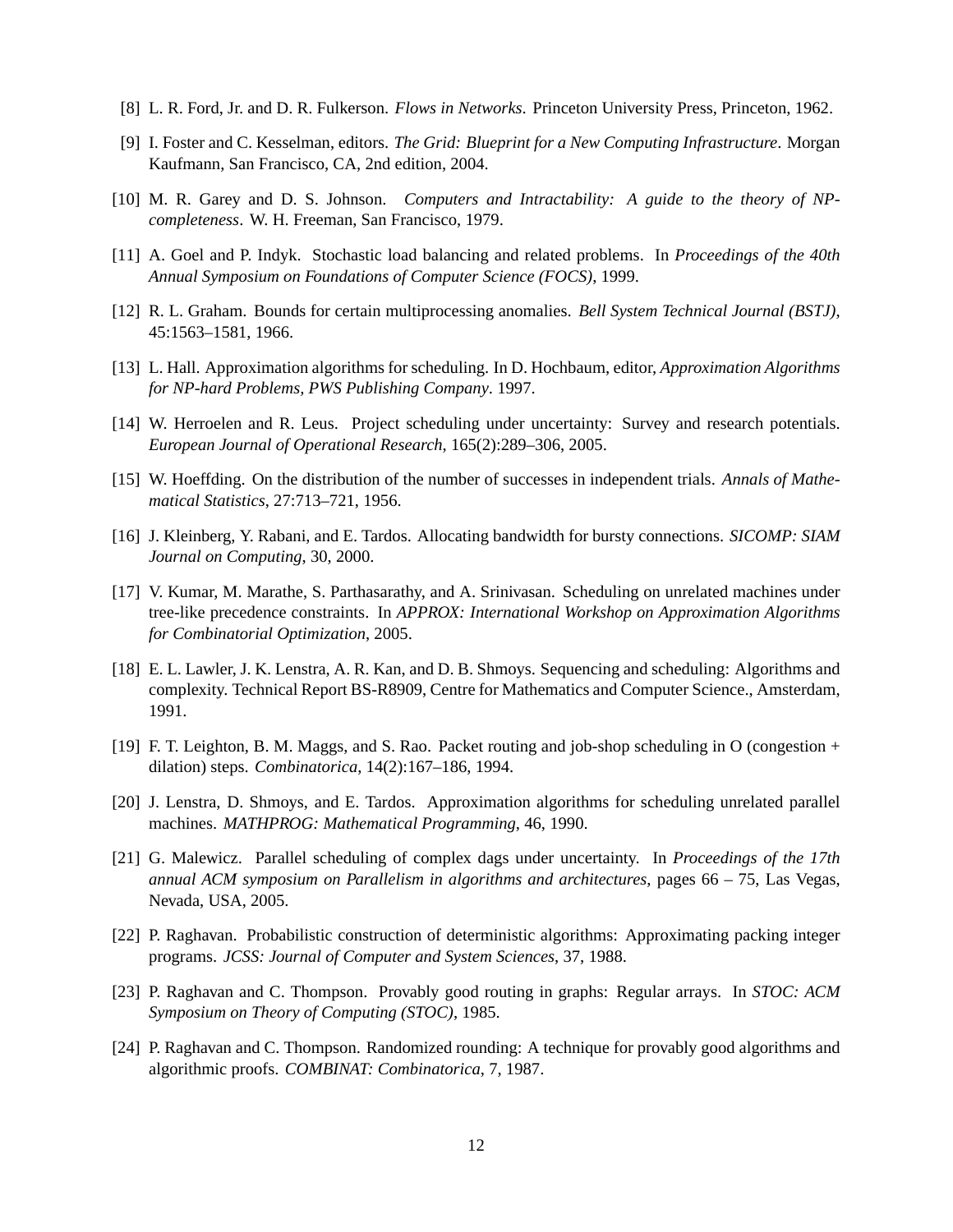- [25] J. Schmidt, A. Siegel, and A. Srinivasan. Chernoff-hoeffding bounds for applications with limited independence. *SIJDM: SIAM Journal on Discrete Mathematics*, 8, 1995.
- [26] A. Schrijver. *Theory of linear and integer programming*. Interscience Series in Discrete Mathematics and Optimization. Wiley, 1986.
- [27] D. Shmoys, C. Stein, and J. Wein. Improved approximation algorithms for shop scheduling problems. *SICOMP: SIAM Journal on Computing*, 23, 1994.
- [28] M. Skutella. Convex quadratic and semidefinite programming relaxations in scheduling. *Journal of the Association for Computing Machinery (JACM)*, 48(2):206–242, 2001.
- [29] M. Skutella and M. Uetz. Scheduling precedence-constrained jobs with stochastic processing times on parallel machines. In *Proceedings of the twelfth annual ACM-SIAM symposium on Discrete algorithms (SODA)*, pages 589–590, Washington, D.C., US, 2001.

#### **A Success probability and mass**

*Proof of Proposition 2.1:* The first assertion follows from the identity  $(1-x_1)\cdots(1-x_k) \geq 1-(x_1+\cdots+x_k)$  $x_k$ ), which can be proved using a simple induction argument. The base case of  $k = 1$  is trivial. Suppose the identity holds for  $k - 1$ . If  $x_1 + \cdots + x_{k-1} > 1$ , then the identity holds for k; Otherwise, according to the induction hypothesis,

$$
(1 - x_1) \cdots (1 - x_{k-1})(1 - x_k)
$$
  
\n
$$
\geq [1 - (x_1 + \cdots + x_{k-1})](1 - x_k)
$$
  
\n
$$
\geq 1 - (x_1 + \cdots + x_k).
$$

For the second assertion, notice that if  $0 \le x \le 1$ ,  $1 - x \le e^{-x} \le 1 - \frac{x}{e}$  $\frac{x}{e}$ . Since  $1-x \leq e^{-x}$ ,  $(1-x_1)\cdots(1-x_k) \leq e^{-x_1}\cdots e^{-x_k}$ , we have

$$
1 - (1 - x_1) \cdots (1 - x_k)
$$
  
\n
$$
\geq 1 - e^{-x_1} \cdots e^{-x_k}
$$
  
\n
$$
= 1 - e^{-(x_1 + \cdots + x_k)}
$$
  
\n
$$
\geq \frac{x_1 + \cdots + x_k}{e},
$$

where the last inequality follows because  $e^{-x} \leq 1 - \frac{x}{e}$  $\frac{x}{e}$  for  $x \in [0, 1]$  and the assumption that  $x_1 + \cdots + x_k \le$ 1.

### **B Independent jobs**

*Proof of Theorem 3.2:* Consider a bi-partite graph, where one side of the graph lie the nodes for jobs J and the other side lie the nodes for machines M. There is an edge  $(i, j)$  between machine i and job j for any  $p_{ij} > 0$ . MSM-ALG can be viewed as picking and orienting the edges. Let Opt =  $\{(i, j)\}$  be the collection of edges of picked by the optimum assignment  $f^*$ . Let SOL be the solution computed by MSM-ALG. We use a charging argument below. Consider any edge  $(i, j) \in$  Opt.

- 1.  $(i, j) \in$  SOL, charge  $p_{ij}$  to itself.
- 2.  $(i, j) \notin$  SOL: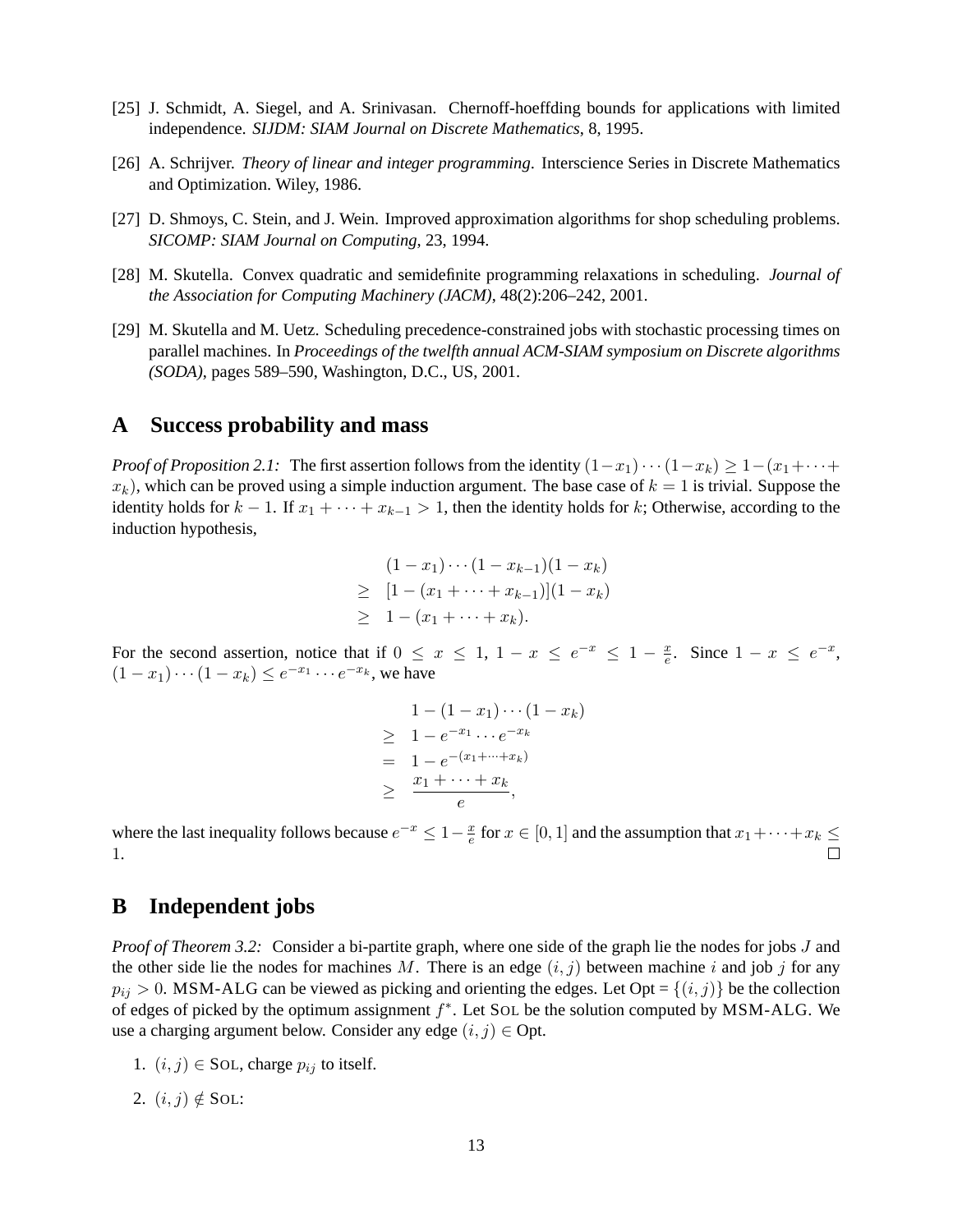- (a)  $(i, j)$  is not added because in step 2,  $f(i) \neq nil$ . Let  $j' = f(i)$ . Charge  $p_{ij}$  to  $p_{ij'}$  where  $(i, j') \in$ SOL. Notice that  $p_{ij} \leq p_{ij'}$ , and  $p_{ij'}$  will be charged at most once due to this situation because each machine  $i$  in Opt is used at most once.
- (b)  $(i, j)$  is not added because in step 2,  $f(i) = nil$  yet  $\sum_{x : f(x) = j} p_{xj} + p_{ij} > 1$ . Since  $p_{ij}$ 's are processed in decreasing order, we conclude that in SOL,  $\sum_{x:f(x)=j}^{n} p_{xj} \geq 1/2$ . Charge  $p_{ij}$  to  $2\sum_{x:f(x)=j} p_{xj}.$

Observe that one copy of SOL is sufficient to cover the charges of types 1 and 2(a). Two copies of SOL are sufficient to cover the charges of type 2(b) because, by definition, the mass of any job is at most 1 in any assignment.

We conclude that MSM-ALG computes a solution with an approximation factor  $1/3$ .  $\Box$ 

In the remainder of this section, we present a combinatorial algorithm for computing an oblivious schedule with expected makespan within  $O(\log^2 n)$  of the optimal. According to Theorem 3.1, there exists an oblivious schedule of length  $2T^{\text{OPT}}$ , in which total mass of all jobs is at least  $n/16$ . Intuitively, if one computes an oblivous schedule  $\Sigma_1$  of length  $2T^{\text{OPT}}$  with the aim of maximizing the *total sum* of masses over the jobs, there should be *many* jobs accumulating constant masses in  $\Sigma_1$ . One can then remove those jobs and compute a second oblivious schedule  $\Sigma_2$  of length  $2T^{\text{OPT}}$  to maximize the total sum of masses for the remaining jobs, to remove some additional jobs which have accumulated constant masses. Since each computation of the oblivious schedule removes *many* jobs, this process should terminate quickly. By concatenating the  $\Sigma_1, \Sigma_2, \ldots$  together, one obtains an oblivious schedule  $\Sigma$  in which *every* job accumulates constant mass.

By Theorem 3.2, we have a 1/3 approximation algorithm for Problem MaxSumMass. However, Max-SumMass only considers oblivious schedules of length 1, i.e., each machine is assigned to at most one job. What we need is a procedure of finding an oblivous schedule of length  $2T^{\text{OPT}}$ , which maximizes the sum of masses over jobs. It turns out that one can extend MSM-ALG easily to take into account the schedule length, which can be *arbitrary*, and still obtain the same aproximation factor of 1/3. We now formalize our discussion.

**Problem** (MaxSumMass-Ext): We are given a set J of n independent, unit-step jobs and a set M of m machines. Let  $p_{ij}$  denote the probability that job j is successfully completed if assigned to machine i. We are also given a parameter  $t \in \mathbb{Z}^+$ . The goal of the problem is to find an oblivious schedule  $\Sigma_o$  of length  $t$ such that the total sum of masses accumulated by the jobs by step  $t$  is maximized.

We show below Algorithm MSM-E-ALG, which outputs an oblivious schedule  $\Sigma_o$  of length  $t \in \mathbb{Z}^+$ that is a 1/3 approximate solution to Problem MaxSumMass-Ext. Algorithm MSM-E-ALG is a simple modification from MSM-ALG as follows. Since the schedule is of length  $t$ , each machine can be assigned  $t$  times. We maintain a *remaining capacity* parameter for each machine,  $t_i$ , initialized to the value  $t$ , to keep track of how many steps machine i is still available to be assigned. We also use  $x_{ij}$  to keep track of how many steps machines i is assigned to job j. In Step 2(a) of MSM-E-ALG, as long as  $t_i$  is positive, assign i to j for as many steps as necessary. In Step 2(b), we update  $t_i$  accordingly. In Step 3, we output an oblivious schedule  $\Sigma_o = \{f_\tau(\cdot) : 1 \leq \tau \leq t\}$ , which can be specified by  $x_{ij}$ 's as follows. Let  $j_1, \ldots, j_n$  be an ordering of the jobs.  $f_{\tau}(i) = j_k$  for  $\sum_{1 \leq l < k} x_{ij_l} + 1 \leq \tau \leq \sum_{1 \leq l \leq k} x_{ij_l}$  and  $1 \leq k \leq n$ . Observe that the running time of MSM-E-ALG is independent of the value t because each  $p_{ij}$ , hence each pair  $(i, j)$ , is processed exactly once in Step 2. It is not hard to see that MSM-E-ALG outputs a  $1/3$  approximate solution to Problem MaxSumMass-Ext because similar analysis for MSM-ALG from Theorem 3.2 can be applied.

**Lemma B.1.** MSM-E-ALG *computes a solution to Problem* MaxSumMass-Ext *with an approximation factor* 1/3*.*

We now present an approximation algorithm SUU-I-OBL for Problem SUU-I.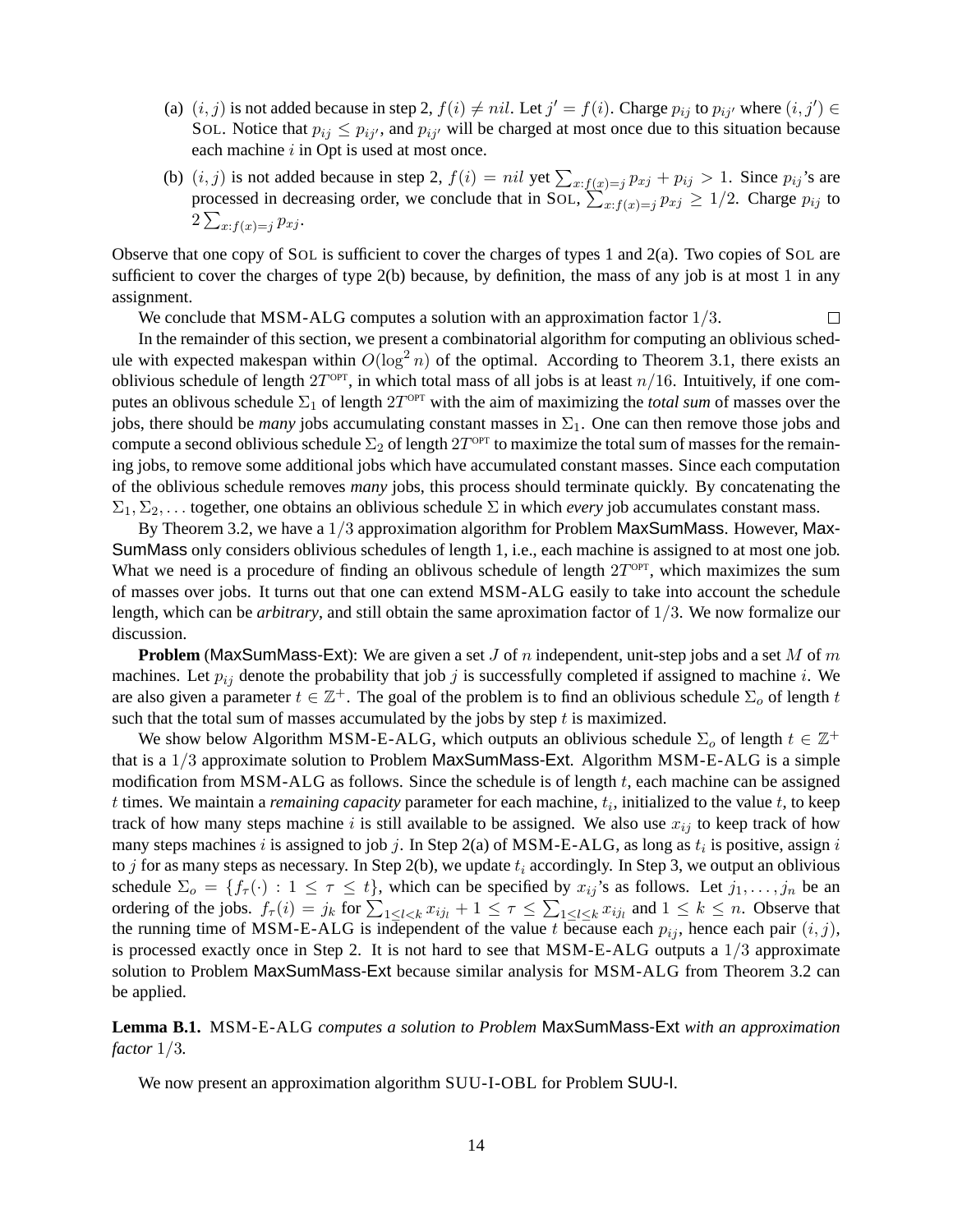### **Algorithm 1** MSM-E-ALG

**INPUT:** Jobs  $J$ , machines  $M$ ,  $p_{ij}$ 's and  $t$ .

- 1. Sort  $p_{ij}$ 's in decreasing order. Initialize:  $\forall i, t_i \leftarrow t; \forall i, j, x_{ij} \leftarrow 0$ .
- 2. For each  $p_{ij}$  according to the order:

(a) 
$$
x_{ij} \leftarrow \min \left\{ t_i, \left\lfloor \frac{1 - \sum_{k \in M} x_{kj} \cdot p_{kj}}{p_{ij}} \right\rfloor \right\}.
$$
  
(b)  $t_i \leftarrow t_i - x_{ij}.$ 

3. Output  $\Sigma_o$  specified by  $x_{ij}$ 's.

### **Algorithm 2** SUU-I-OBL **INPUT:** Jobs  $J$ , machines  $M$ ,  $p_{ij}$ 's.

- 1.  $t \leftarrow 1$ .
- 2.  $I \leftarrow 1$ .  $R \leftarrow J$ .  $\Sigma \leftarrow$  "empty schedule".
- 3. While ( $|R| > 0$ ) and ( $I \le 66 \log n$ )
	- (a) Let  $\Sigma_I$  be the output of invoking MSM-E-ALG on R, M with the current t value.  $\Sigma \leftarrow \Sigma \circ \Sigma_I$ .
	- (b) Remove jobs that accumulate at least  $1/96$  mass from  $R$ .
	- (c)  $I \leftarrow I + 1$ .
- 4. If  $|R| > 0$ , then  $t \leftarrow 2t$ , GOTO step 2; Otherwise, return  $\Sigma$ .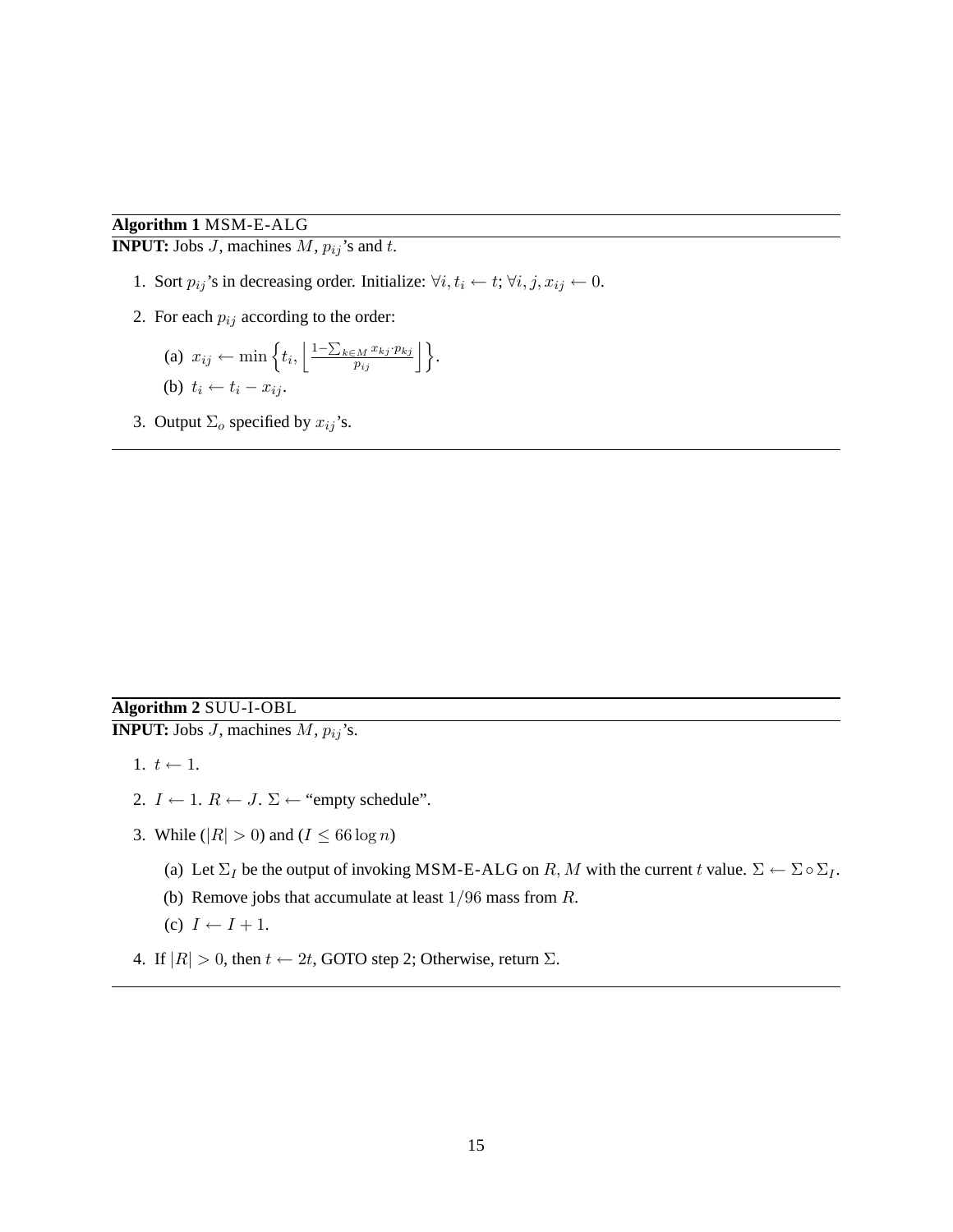A few comments on SUU-I-OBL are in order. We use MSM-E-ALG repeatedly to accumulate constant masses for a good fraction of the jobs each round, until all jobs accumulate constant masses. There is still one obstacle though. Since we don't know the value of  $T^{OPT}$ , we have to "guess" a value of t for MSM-E-ALG, which must be large enough, e.g., at least  $2T^{\text{OPT}}$ , to ensure that there *exists* an oblivious schedule of length t in which the total mass is at least  $n/16$ , as proved in Theorem 3.1. In summary, in the loop of SUU-I-OBL (Step 3), we repeatedly invoke MSM-E-ALG to accumulate  $1/96$  mass for the jobs, for at most 66 log n rounds (we will explain the reason shortly). At the end of the loop (Step 4), if there are some remaining jobs, that means our  $t$  value is not large enough, we hence double the value of  $t$  and try the new t again by resetting the other parameters. Note that during each invocation of MSM-E-ALG, we start from scratch by ignoring any mass that the jobs may have accumulated in the previous rounds. We now analyze the performance of SUU-I-OBL.

If  $t \geq 2T^{\text{OPT}}$ , with one invocation of MSM-E-ALG using t, let x be the number of jobs that get at least 1/96 mass. The total sum of masses over the jobs is at most  $x \cdot 1 + (n - x) \cdot 1/96$  because the mass that any job accumulates is at most 1. From Theorem 3.1, we know that there exists an oblivious schedule of length t, with a total sum of mass at least  $n/16$ . Now according to Lemma B.1, MSM-E-ALG has an approximation ratio of  $1/3$ . Thus,

$$
x \cdot 1 + (n - x) \cdot 1/96 \ge 1/3 \cdot n/16.
$$

It follows that  $x \ge n/95$ . Since each invocation of MSM-E-ALG makes at least 1/95 of the jobs accumulate  $1/96$  mass, it is sufficient to invoke MSM-E-ALG at most 66 log n times until all jobs accumulate at least 1/96 mass.

To prove that SUU-I-OBL terminates in polynomial time, we first bound the value of  $T^{\text{OPT}}$ . Let  $p_{min} =$  $\min_{i,j} p_{ij}$ . Obviously, if we let the jobs accumulate sufficient mass one by one by assigning all machines to a single job at any step, then every job accumulates a mass of at least 1 within a time interval of  $\left\lceil \frac{n}{n} \right\rceil$  $\frac{n}{p_{min}}$ . This implies that  $T^{\text{OPT}} = O(\frac{n}{n})$  $\frac{n}{p_{min}} \log n$ ). Since t is doubling every iteration in SUU-I-OBL,  $O(\log n +$  $\log \frac{1}{p_{min}}$ ) different t values will be "probed" before the algorithm terminates. With each t value, we invoke  $MSM-E-ALG$  at most 66 log *n* times, and each such invocation runs in polynomial time. We conclude that algorithm SUU-I-OBL terminates within time polynomial in the size of the input. We have thus proved:

**Lemma B.2.** *For Problem* SUU-I*, one can compute in polynomial time an oblivious schedule of length*  $O(\log n) T^{OPT}$  *in which every job accumulates a mass of at least*  $1/96$ *.* 

**Theorem B.3.** *For Problem* SUU-I*, within polynomial time, we can compute an oblivious schedule whose expected makespan is within a factor of*  $O(\log^2 n)$  *of the optimal.* 

*Proof.* Using Lemma B.2, we first compute an oblivious schedule  $\Sigma_o$  of length  $T = O(\log^2 n) \cdot T^{\text{OPT}}$  in which every job accumulates a mass of at least 1/96. The infinite repetition of  $\Sigma_o$ ,  $\Sigma_o^{\infty}$ , is the oblivious schedule we want. Treating the execution of  $\Sigma_o^{\infty}$  during each step interval of  $[k \cdot T + 1, (k+1) \cdot T]$ , where  $k = 0, 1, \ldots$ , as one iteration, by Proposition 2.1 we know that every job has a success probability of at least 1  $\frac{1}{24e}$  during each iteration. Within  $O(\log n)$  iterations, all jobs are finished with high probability. Thus, the expected makespan of  $\Sigma_o^{\infty}$  is within  $O(log^2 n)$  of  $T^{OPT}$ . We now formalize this argument.

Let random variable  $X$  be the iteration number when all jobs are finished. We bound the expected value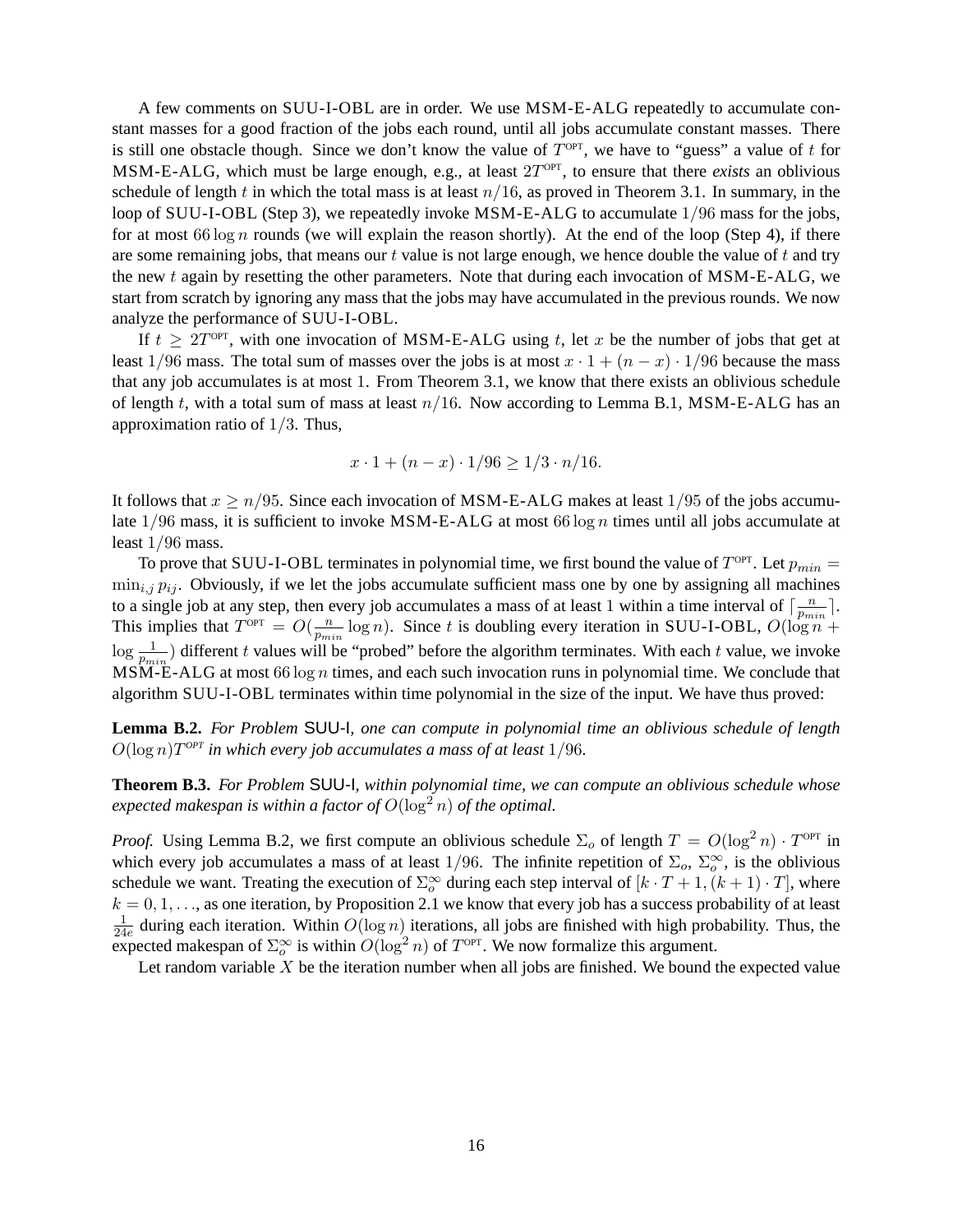of X below.

$$
E[X] = \sum_{i=0}^{\infty} \Pr(X > i)
$$
  
= 
$$
\sum_{i=0}^{362 \log n - 1} \Pr(X > i) + \sum_{i=362 \log n}^{\infty} \Pr(X > i)
$$
  

$$
\leq 362 \log n \cdot 1 + \sum_{i=362 \log n}^{\infty} n \cdot (1 - \frac{1}{96e})^i
$$
  
= 
$$
362 \log n + n \cdot (1 - \frac{1}{96e})^{362 \log n} \cdot \sum_{i=0}^{\infty} (1 - \frac{1}{96e})^i
$$
  

$$
\leq 362 \log n + \frac{96e}{n},
$$

where the third inequality follows because every job has a probability  $\frac{1}{96e}$  of success within each iteration, and the last inequality follows by summing the geometric series and the fact that  $(1 - \frac{1}{96})$  $\frac{1}{96e}$ )<sup>181</sup> < 1/2. This completes the proof of the theorem.  $\Box$ 

# **C Jobs with dependencies**

*Proof of Lemma 4.2:* The following linear program is the same as (LP1), except that  $1/2$  is replaced by  $1/16$  and t is replaced by  $2T^{\text{OPT}}$ . We argue that this linear program is feasible.

$$
\sum_{i \in M} p_{ij} x_{ij} \ge 1/16 \quad \forall j \in J
$$
\n
$$
\sum_{j \in J} x_{ij} \le 2T^{\text{OPT}} \quad \forall i \in M
$$
\n
$$
\sum_{j \in C_k} d_j \le 2T^{\text{OPT}} \quad C_k \in C
$$
\n
$$
x_{ij} \le d_j \quad \forall i, j
$$
\n
$$
d_j \ge 1 \quad \forall j
$$
\n
$$
x_{ij} \ge 0 \quad \forall i, j
$$

Consider the first  $2T^{OPT}$  execution steps using an optimal schedule  $\Sigma$ . Let random variable  $X_{ij}$  be the number of steps in which i is assigned to j. Let random variable  $Y_j$  be the total number of steps when there is some machine assigned to j. We know from Theorem 2.2 that with probability at least  $1/4$ , j accumulates at least  $1/4$  mass within  $2T^{OPT}$  steps. This amounts to the fact that the expected accumulated mass for j is at least  $1/16$ . Thus

$$
\sum_{i\in M} p_{ij} \cdot E[X_{ij}] \ge 1/16.
$$

Since in  $\Sigma$  a machine is assigned to at most a job at any step,  $\sum_{j \in J} X_{ij} \leq 2T^{\text{OPT}}$ . So

$$
\sum_{j\in J} E[X_{ij}] \leq 2T^{\text{OPT}}.
$$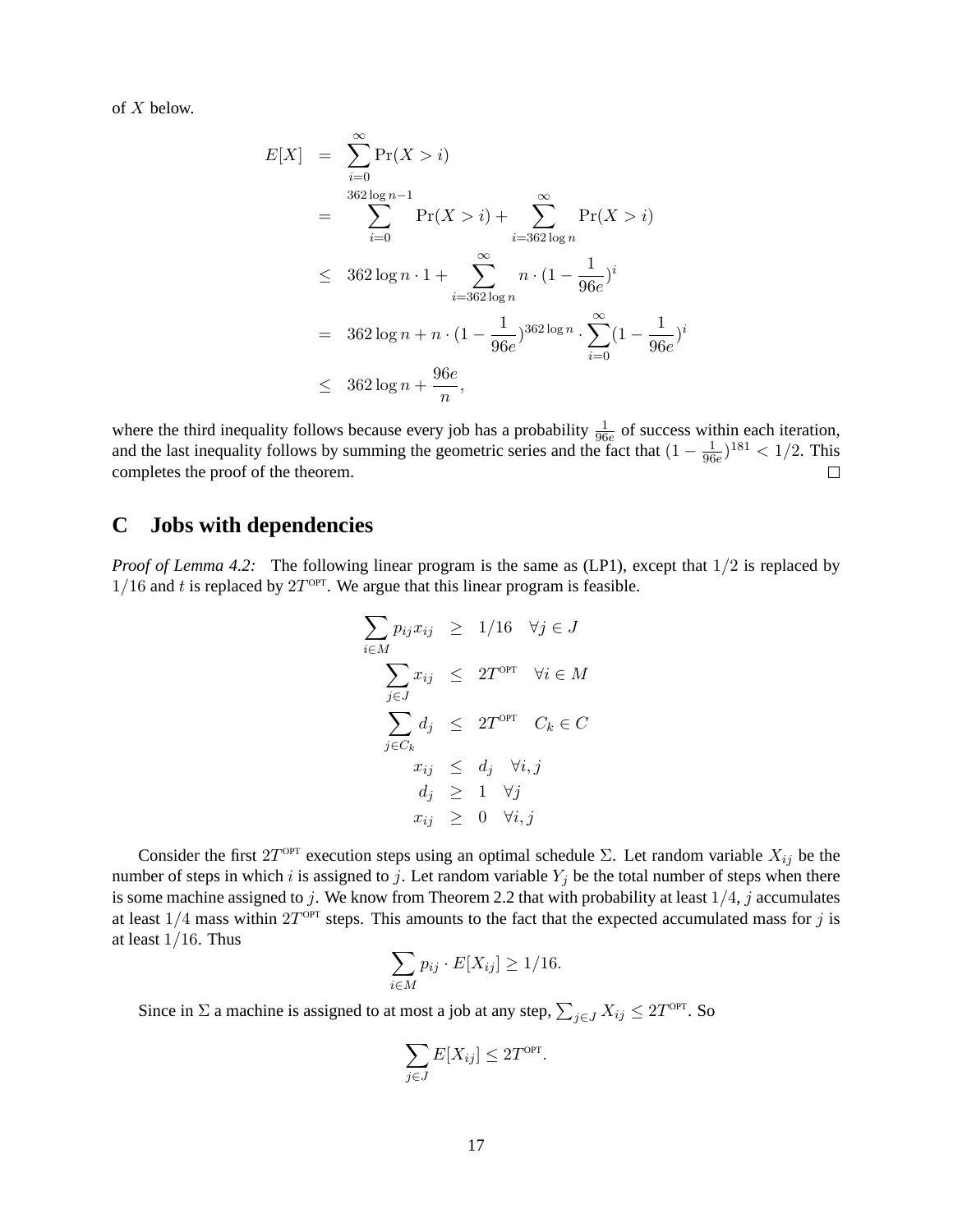Since we are considering only  $2T^{\text{OPT}}$  steps of  $\Sigma$ , we have  $\sum_{j \in C_k} Y_j \le 2T^{\text{OPT}}$ . Obviously,  $X_{ij} \le Y_j$ . Taking the expectation, we have

$$
\sum_{j \in C_k} E[Y_j] \leq 2T^{\text{OPT}}
$$

and

$$
E[X_{ij}] \leq E[Y_j].
$$

We conclude that  $x_{ij} = E[X_{ij}]$  for  $i \in M, j \in J$  and  $d_j = E[Y_j]$  for  $j \in J$  form a solution to the linear program. Raising this solution by a factor of 8, we obtain a solution to (LP1). This means that a t of value 16 $T^{\text{OPT}}$  is achievable in (LP1). We have thus proved that  $T^* \le 16T^{\text{OPT}}$ . This completes the proof of the lemma.  $\Box$ 

We next describe in detail the two steps that convert a pseudo-schedule to a feasible oblivious schedule. Since the second step is simpler, we describe it first.

**Schedule replication:** We first replicate  $\Sigma_{o,1}$  at each step by a factor of  $\sigma = 16 \log n$  to get another oblivious schedule  $\Sigma_{o,2}$ . More precisely, let T denote  $\Sigma_{o,1}$ 's length and let  $g_t(\cdot)$ 's be the assignment functions of  $\Sigma_{o,1}$ . We define the assignment functions  $f_t(\cdot)$ 's of  $\Sigma_{o,2}$  as follows. For any  $t \in [1, \sigma \cdot T]$ ,  $f_t(\cdot) = g_\tau(\cdot)$ , where  $\tau = \frac{t-1}{\sigma}$  $\frac{-1}{\sigma}$  + 1. Note that if  $\Sigma_{o,1}$  can be specified in space polynomial in the size of the input, as we will show in the "delay" step, so can  $\Sigma_{0,2}$ .

We define yet another oblivious schedule  $\Sigma_{0,3}$  of length n as follows. Topologically sort the jobs according to the precedence constraints, e.g., appending the precedence chains one after another, and let  $j_1, \ldots, j_n$  be the jobs in the sorted order. The assignment functions  $h_t(\cdot)$ 's for  $\Sigma_{o,3}$  are specified as follows.  $\forall i \in M, h_t(i) = j_t$ , where  $1 \le t \le n$ . Now the final oblivious schedule we want is  $\Sigma_0 = \Sigma_{0,2} \circ \Sigma_{0,3}^{\infty}$ . In other words, oblivious schedule  $\Sigma_o$  is simply the replicated  $\Sigma_{o,1}$  followed by assigning all the machines to some job at each step.

We now analyze the expected makespan of  $\Sigma_o$ . If all jobs are successfully completed within step  $\sigma T$ , the expected makespan is at most  $\sigma T$ . The probability that this does not happen is at most  $n(1 - \frac{1}{2\sigma^2})$  $\frac{1}{2e})^{\sigma} < 1/n^2.$ Notice also that from step  $\sigma T + 1$  on,  $\Sigma_o$  assigns all the machines to a single job at each step periodically (due to  $\Sigma_{0,3}$ , with a period length of n). The expected number of steps for a job to be completed is at most  $T^{\text{OPT}}$  if all the machines are assigned to it. Since we periodically assign the machines to any fixed job, on average, it takes at most  $(nT^{\text{OPT}})$  steps to complete any fixed job. Hence, on average, it takes at most  $n^2T^{\text{OPT}}$ steps to complete all the jobs using the assignment functions beyond step  $\sigma T$ . The expected makespan of  $\Sigma_o$  is thus at most

$$
(1 - 1/n^2)\sigma \cdot T + 1/n^2 \cdot (\sigma \cdot T + n^2 T^{\text{OPT}}).
$$

As we will prove shortly,  $T = O(\log m \frac{\log(n+m)}{\log \log(n+m)})$  $\frac{\log(n+m)}{\log\log(n+m)}$ ) ·  $T^{\text{OPT}}$  and  $\sigma = 16 \log n$ . We conclude that the expected makespan of  $\Sigma_o$  is  $O(\log n \log m \frac{\log(n+m)}{\log \log(n+m)})$  $\frac{\log(n+m)}{\log\log(n+m)}$ ) ·  $T^{\text{OPT}}$ .

**Converting pseudo-schedule**  $\Sigma_s$  **to an oblivious schedule:** We now address the issue when the computed pseudo-schedule  $\Sigma_s$  from Theorem 4.3 is not yet feasible, that is, when some machine is assigned to more than one job at the same step. We claim that we can convert  $\Sigma_s$  to an oblivious schedule  $\Sigma_{o,1}$  by sacrificing a factor of  $O(\frac{\log(n+m)}{\log\log(n+m)})$  $\frac{\log(n+m)}{\log\log(n+m)}\big).$ 

Let  $\Pi_{max}$  be the load of  $\Sigma_s$ , i.e., the maximum number of jobs assigned to any machine. A result by Shmoys, Stein and Wein on job shop scheduling problem [27, Lemma 2.1] states that if we *delay* the starting step of each chain by an integral amount independently and uniformly chosen from  $[0, \Pi_{max}]$ , the resulting pseudo-schedule has no more than  $O(\frac{\log(n+m)}{\log\log(n+m)})$  $\frac{\log(n+m)}{\log\log(n+m)}$ ) jobs scheduled on any machine during any step. We now explain what we mean by the term *delay*. Recall that in the last paragraph of the proof for Theorem 4.1, we first specify a function  $f_t^k$  for each constraint chain  $C_k \in C$ , and then define assignment function for  $\Sigma_s$  as  $f_t = \bigcup_k f_t^k$ . Suppose that a chain  $C_k$  is delayed by an amount of  $\phi_k$ , the assignment function  $g_t^k$  for chain  $C_k$  is modified as follows.  $\forall i \in M$ , if  $t \leq \phi_k$ ,  $g_t^k(i) = \emptyset$ ; otherwise,  $g_t^k(i) = f_{t-\phi_k}^k(i)$ . And the assignment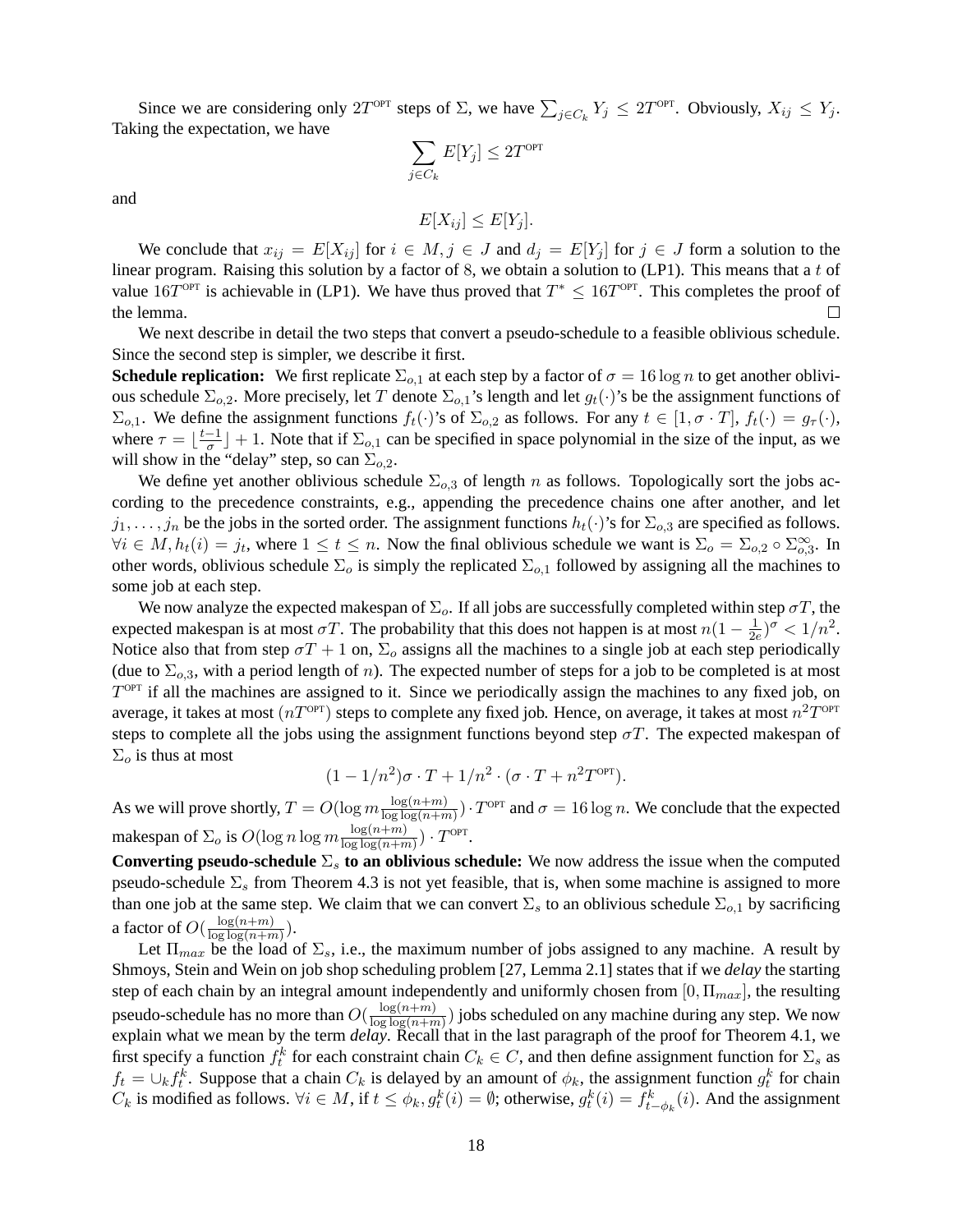function for the schedule is defined as  $f_t = \bigcup_k g_t^k$ . To make our presentation self-contained, we now outline the argument for the bound of  $O(\frac{\log(n+m)}{\log\log(n+m)})$  $\frac{\log(n+m)}{\log\log(n+m)}$ ) below.

Fix a step t and a machine i. Let  $p = Pr$  at least  $\tau$  units of processing are scheduled on machine i at step  $t$ . Note that a job j could be scheduled in multiple steps, and each job is unit-step, it is equivalent to say that there are multiple processing units of job j. There are at most  $\binom{\Pi_{max}}{\tau}$  ways to choose those  $\tau$  processing units. Focus on a particular choice of  $\tau$  units. If these units are from different chains, the probability that they are all scheduled at step t is at most  $\left(\frac{1}{\pi}\right)$  $\frac{1}{\prod_{max}}$ )<sup> $\tau$ </sup> since we choose the delay independently and uniformly from  $[0, \Pi_{max}]$ . Otherwise, the probability is 0 because our pseudo-schedule can never assign two units from the same chain to the same machine at the same step. Therefore,

$$
p \leq \left(\frac{\Pi_{max}}{\tau}\right) \left(\frac{1}{\Pi_{max}}\right)^{\tau}
$$
  
\n
$$
\leq \left(\frac{e\Pi_{max}}{\tau}\right)^{\tau} \left(\frac{1}{\Pi_{max}}\right)^{\tau}
$$
  
\n
$$
\leq \left(\frac{e}{\tau}\right)^{\tau}
$$

If  $\tau = \alpha \frac{\log(n+m)}{\log\log(n+m)}$  $\frac{\log(n+m)}{\log\log(n+m)}$ , then  $p < (n+m)^{-(\alpha-1)}$ . Let  $L_{max}$  be the length of the longest chain according to  $\Sigma_s$ . The probability that *any* machine at *any* step is assigned at least  $\alpha \frac{\log(n+m)}{\log\log(n+m)}$  $\frac{\log(n+m)}{\log\log(n+m)}$  jobs is bounded by  $m(\Pi_{max} + L_{max})(n+m)^{-(\alpha-1)}$ . With the assumption, which we will remove shortly, that  $T^{OPT}$  is bounded by a polynomial in  $(n + m)$ ,  $\Pi_{max} + L_{max}$  is bounded by a polynomial in  $(n + m)$  as well. If we choose  $\alpha$  to be sufficiently large, then with high probability, no more than  $\alpha \frac{\log(n+m)}{\log\log(n+m)}$  $\frac{\log(n+m)}{\log\log(n+m)}$  jobs are scheduled on any machine at any step.

Shmoys, Stein and Wein [27] also derandomize the algorithm so that  $O(log(n + m))$  jobs can be scheduled on any machine simultaneously, based on results by [23, 24, 22]. Schmdit, Siegel and Srinivasan [25] give a different derandomization strategy and obtain a collision bound matching the randomized algorithm, i.e.,  $O(\frac{\log(n+m)}{\log\log(n+m)})$  $\frac{\log(n+m)}{\log\log(n+m)}$ ) machines simultaneously for any machine. We denote this (derandomized) pseudoschedule by  $\Sigma_{s,1}$ , whose length is at most twice that of  $\Sigma_s$ . According to Theorem 4.3,  $\Sigma_s$ 's length is  $O(\log m) \cdot T^{\text{OPT}}$ , it follows that we can "flatten"  $\Sigma_{s,1}$  out to obtain an oblivious schedule  $\Sigma_{o,1}$  whose length is  $O(\log m \frac{\log(n+m)}{\log\log(n+m)})$  $\frac{\log(n+m)}{\log\log(n+m)}$ ) ·  $T^{\text{OPT}}$ , in which each machine is assigned to one job at any step. We comment that the *random delay* technique originates in [19] when they study the job shop scheduling problem.

**Reducing**  $T^{OPT}$ : We now address the issue that  $T^{OPT}$  is not always bounded by a polynomial in  $(n + m)$ . We make use of a trick from [27, Section 3.1]. Consider the pseudo-schedule  $\Sigma_s$  computed in Theorem 4.3. For each job j, let  $l_{ij}$  be the number of steps in which machine i is assigned to j and  $L_j$  be  $\max_i l_{ij}$ . Denote max<sub>j</sub>  $L_j$  by L. We know that all machines are assigned to j within a window of length  $L_j$ . Let  $\beta = nm$ . Round each  $l_{ij}$  down to the nearest multiple of  $\frac{L}{\beta}$ , and denote this value by  $l'_{ij}$ . We therefore can treat the  $l'_{ij}$  as integers in  $\{0,\ldots,\beta\}$ . A schedule for this new problem can be trivially rescaled to one with the real values  $l'_{ij}$ . Since  $\beta = nm$ , the schedule now *effectively* has a length (and load) bounded by a polynomial in  $(n + m)$ . Hence our discussions of the random delay and derandomization hold now. Let  $\Sigma'$  be the resulting feasible oblivious schedule, with length bounded by  $O(\log m \frac{\log(n+m)}{\log\log(n+m)})$  $\frac{\log(n+m)}{\log\log(n+m)}$ ) T<sup>opt</sup> and load bounded by  $O(\log m)T^{\text{OPT}}$ . To get a feasible oblivious schedule  $\Sigma_{o,1}$  so that every job accumulates  $1/2$  mass, we *insert*  $(l_{ij} - l'_{ij})$  units of processing to  $\Sigma'$ . The insertion can be done in a way that preserves the precedence constraints, i.e., if  $j_1 \prec j_2$ , then no machine can be assigned to  $j_2$  before  $j_1$  accumulates  $1/2$  mass. Since each insertion lengthens  $\Sigma'$  by an amount  $\leq \frac{L}{m}$  $\frac{L}{nm}$  and we have at most  $nm$  such insertions, the length of the schedule is increased by at most L. The loads on the machines are the same as before the rounding. Note that L is bounded by  $\Pi_{max}$ , which is  $O(\log m) T^{\text{OPT}}$ . We thus have obtained a feasible oblivious schedule